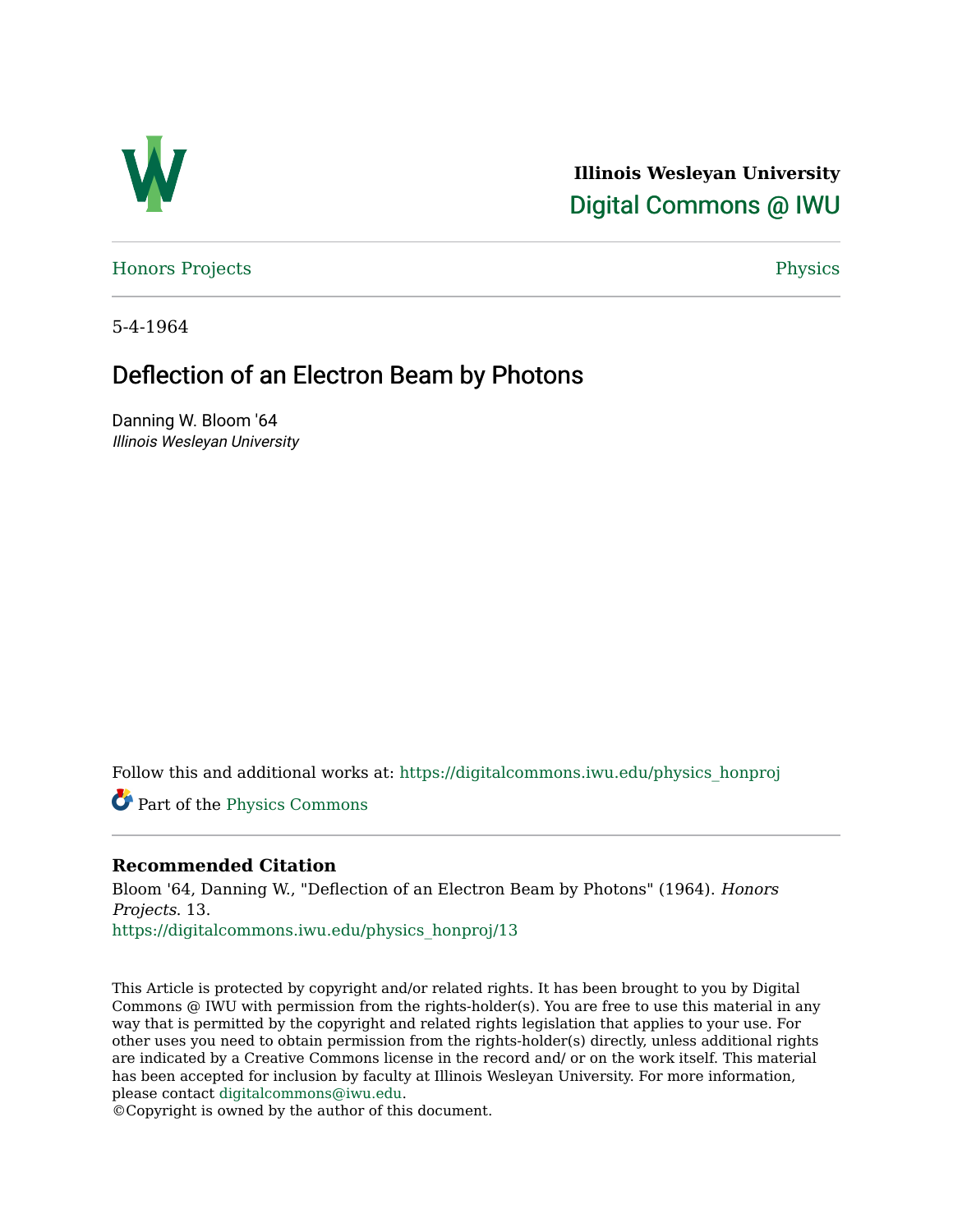ILLINCIS WESLEYAN UNIVERSITY

DEFLECTION OF AN ELECTRON BEAM BY PHOTONS

/

 $\frac{1}{2}$ 

SUB�ITTED FOR PARTIAL FULLFILLMENT OF THE SENIOR HONURS PROGRM�

**ARCHIVES**  $535.7$ <br> $B655d$ 

 $\omega = \omega$ 

DEPARTMENT OF PHYSICS

By

DANNING W. BLOOM<br>Bloomington, Illinois May 4, 1964

**BUCK MEMORIAL LIBRARY ILINOIS WEBLEYAN UNIVERSITY**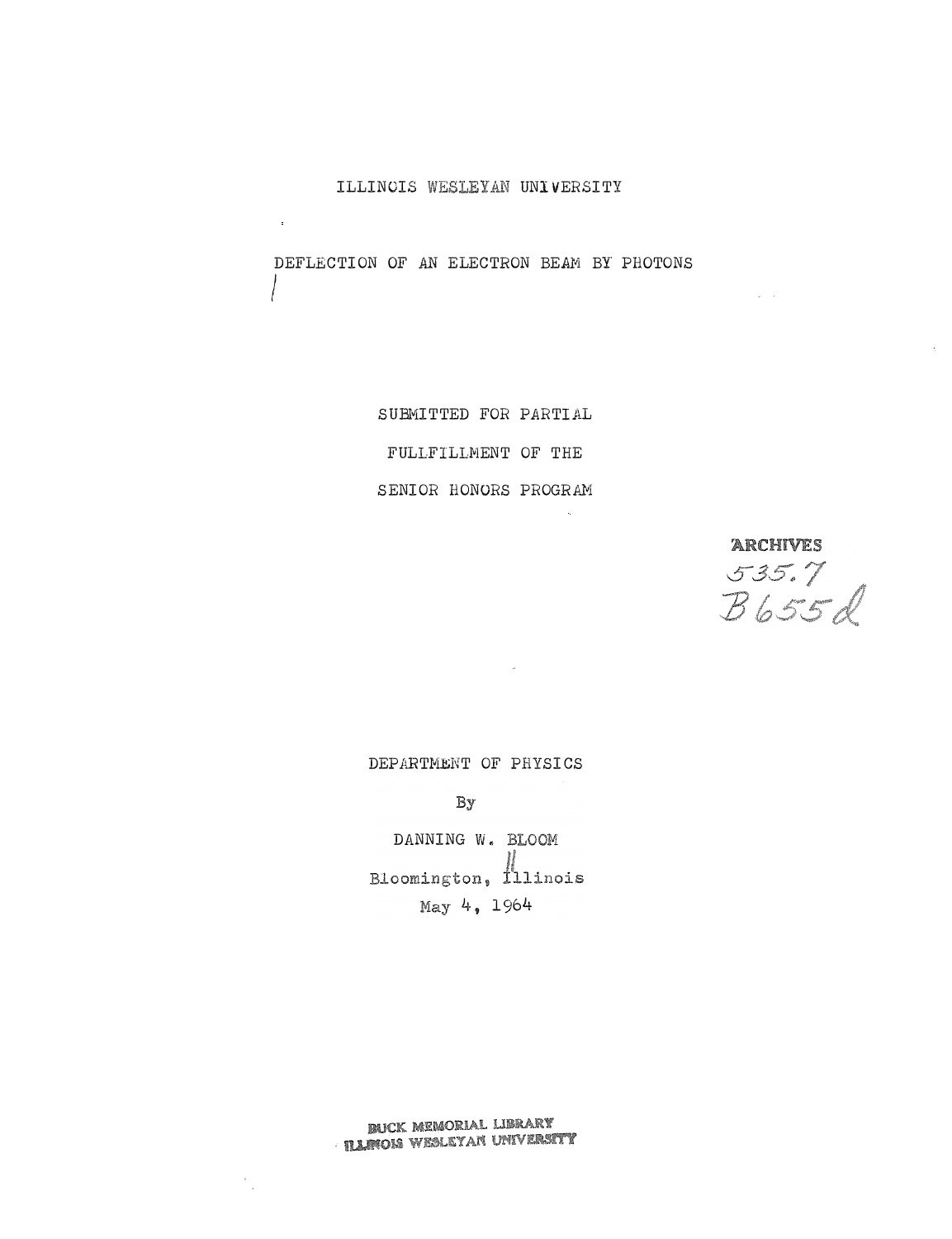### ACKNOWLEDGEMENTS

 $\sim$   $\pm$ 

I gratefully acknowledge the advice and assistance of my advisor Mr. R.G. Wilson, chairman of the department of physics, Illinois Wesleyan University. I am also very grateful for the information sent to me by the Science Teaching Center and Professor John King of the Massachusetts Institute of Technology.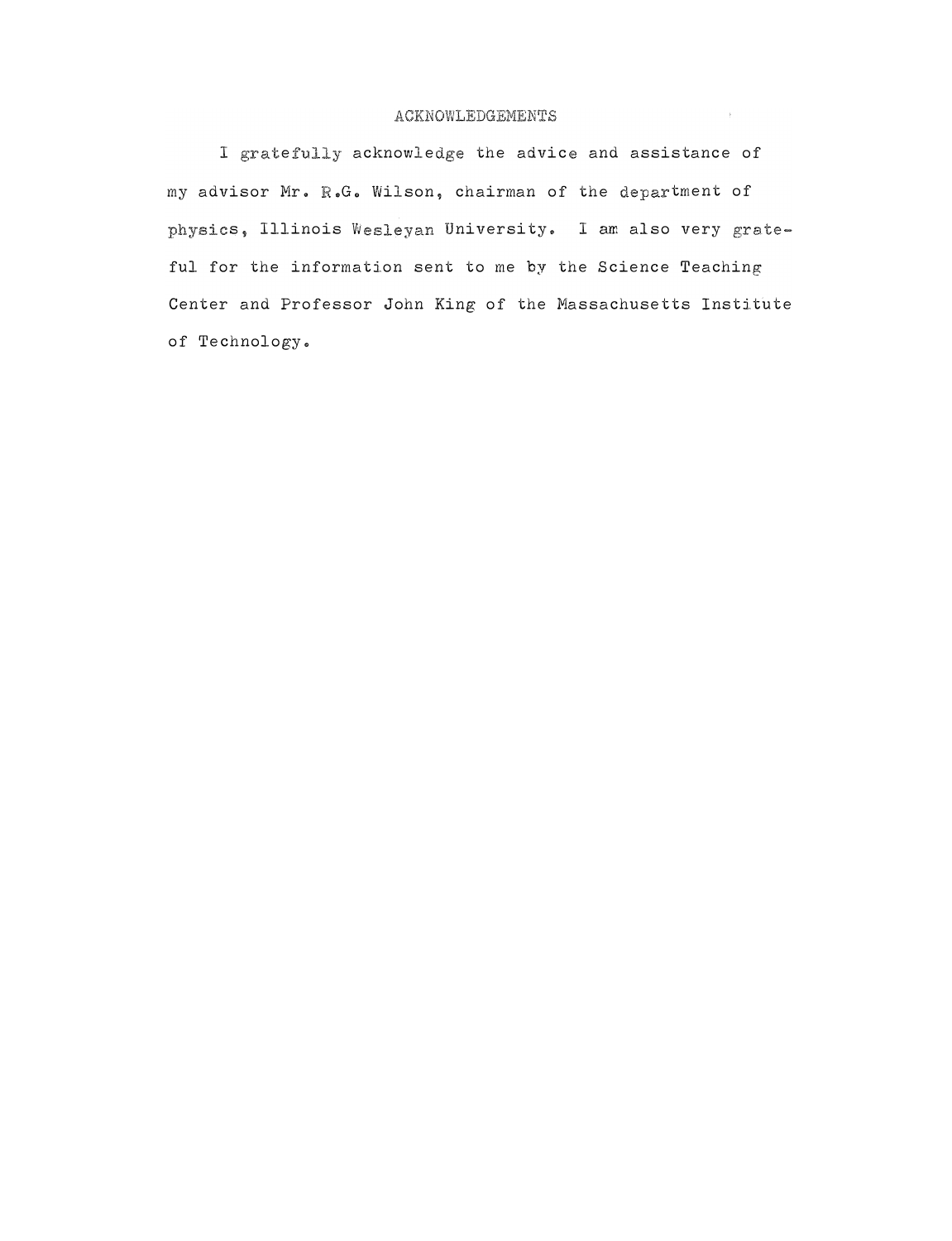TABLE OF CONTENTS

| Abstract                    | page 2  |  |
|-----------------------------|---------|--|
| Introduction                | page 3  |  |
| Text                        | page 4  |  |
| Conclusion                  | page 12 |  |
| $\mathcal{A}_{\mathcal{Y}}$ |         |  |
| Appendix A                  | page 13 |  |
| Appendix B                  | page 16 |  |
| Appendix C                  | page 18 |  |
| Appendix D                  | page 21 |  |
| Bibliography                | page 23 |  |

 $\mathcal{L}^{\text{max}}_{\text{max}}$  , where  $\mathcal{L}^{\text{max}}_{\text{max}}$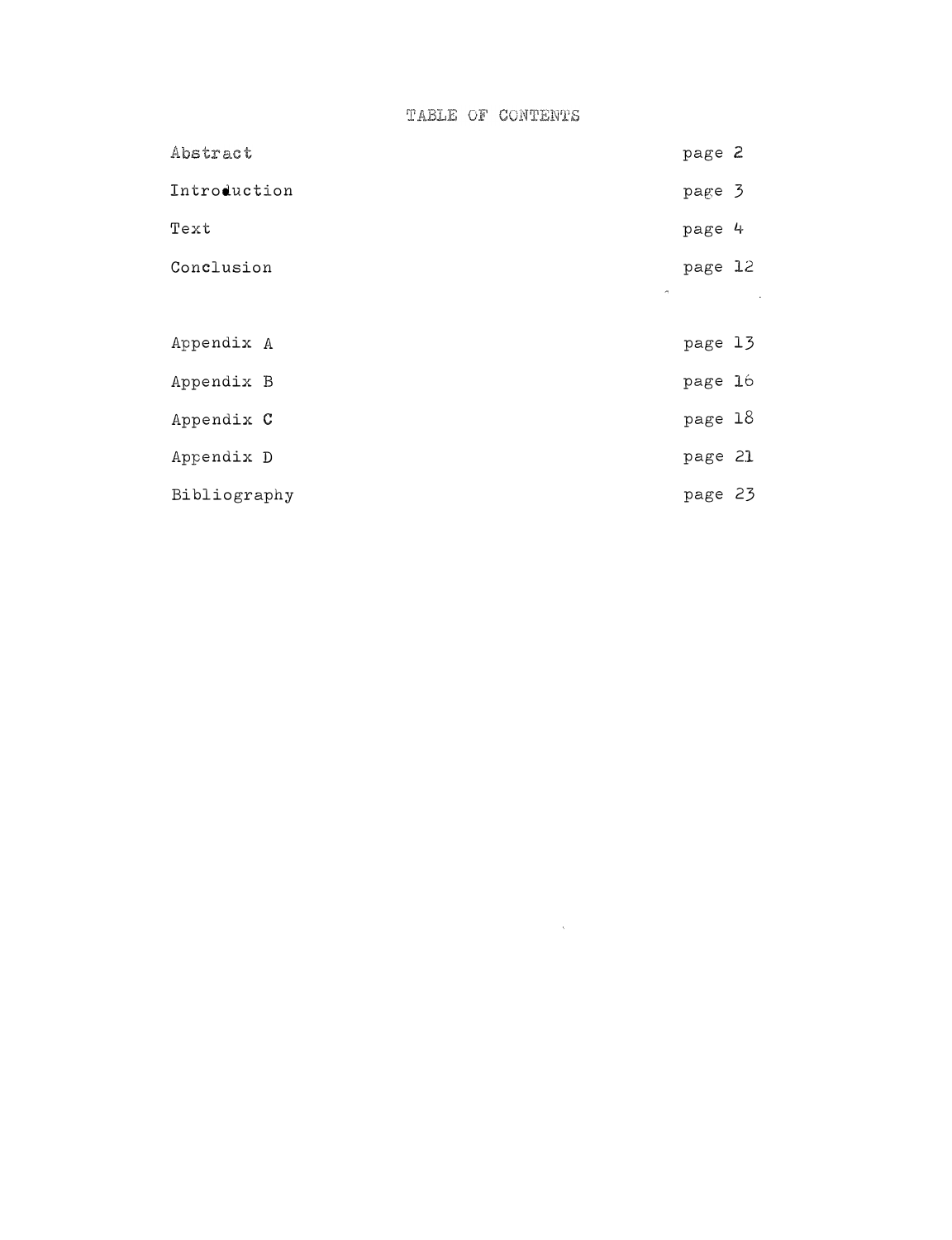#### ABSTRACT

The purpose of this paper was to review information, both experimental and theoretical, concerning the momentum carried by light and its effect on free electrons.

It was theoretically derived that the interaction cross section  $\sigma$  is equal to  $8\pi n e^4/3m^2c^4$  , where n is the number of electrons, e is the electronic charge in esu, m is the mass of the electron and c is the speed of light.

It was also shown that the interaction can be considered either Thompson scattering or Compton scattering.

It was concluded that the best method of detection of any momentum change is probably that of observing the diffraction pattern of the electron beam.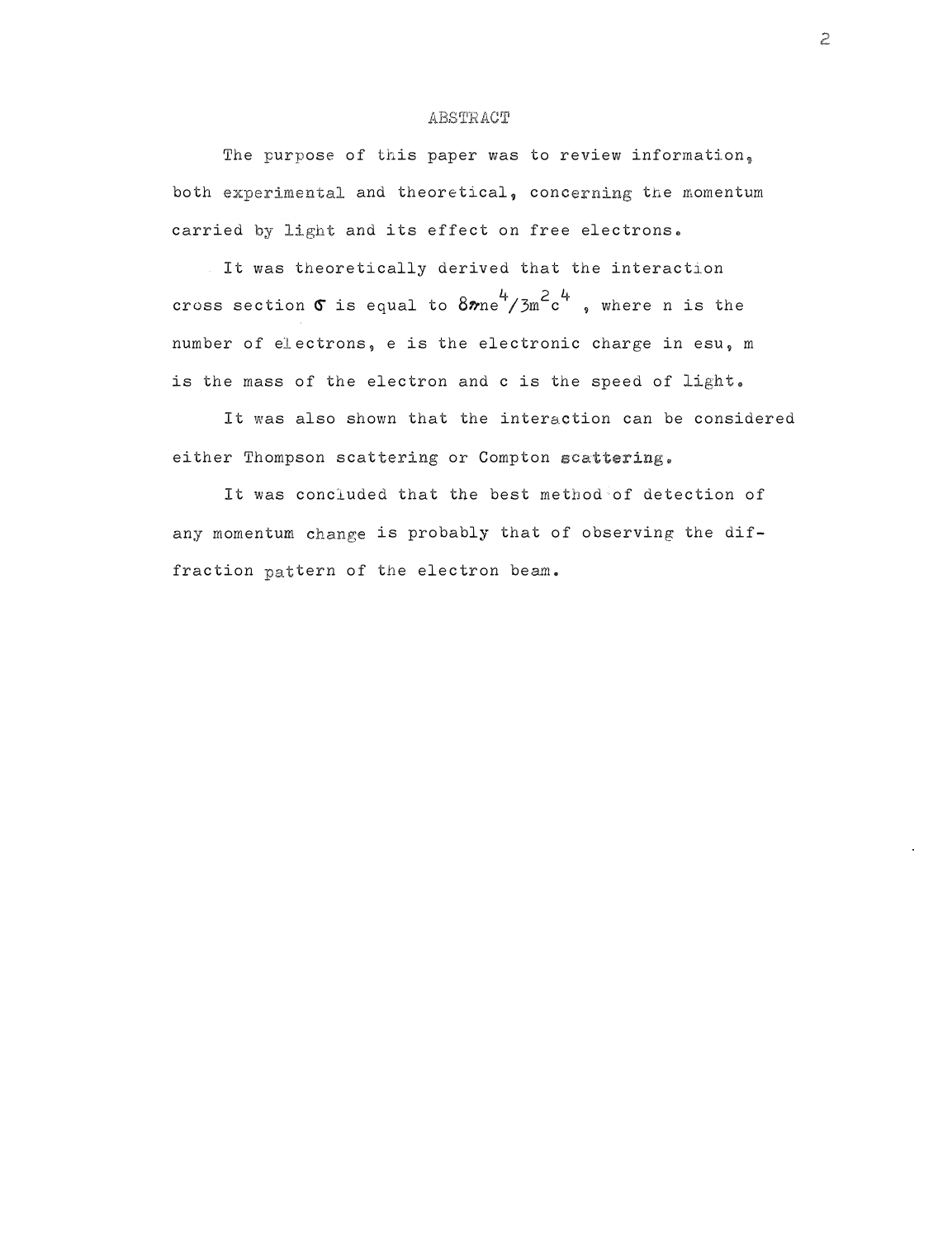#### **INTRODUCTION**

That light has momentum is a twentieth-century theory which should be demonstrable by showing that it will impart its momentum to electrons. In this paper is given an account of previous research, both theoretic�l and experimental, that has been done on the interaction between light and free electrons by Hulburt and Breit, Lapp, and Dunn and Ioup.

A hypothetical problem illustrating the magnitudes involved and drawing attention to the sources of error is included. A proof of the agreement of the light quantum and wave theories, a calculation of the cross section of the interaction as well as the number of electrons deflected and the amount of deflection are included as appendixes .

I have also offered other possible methods wnich may yield more measureable results. In these methods, as in my thetical problem, I have used 500 volt electrons and t of wavelength equal to 5000 A.

 $\mathbb Z$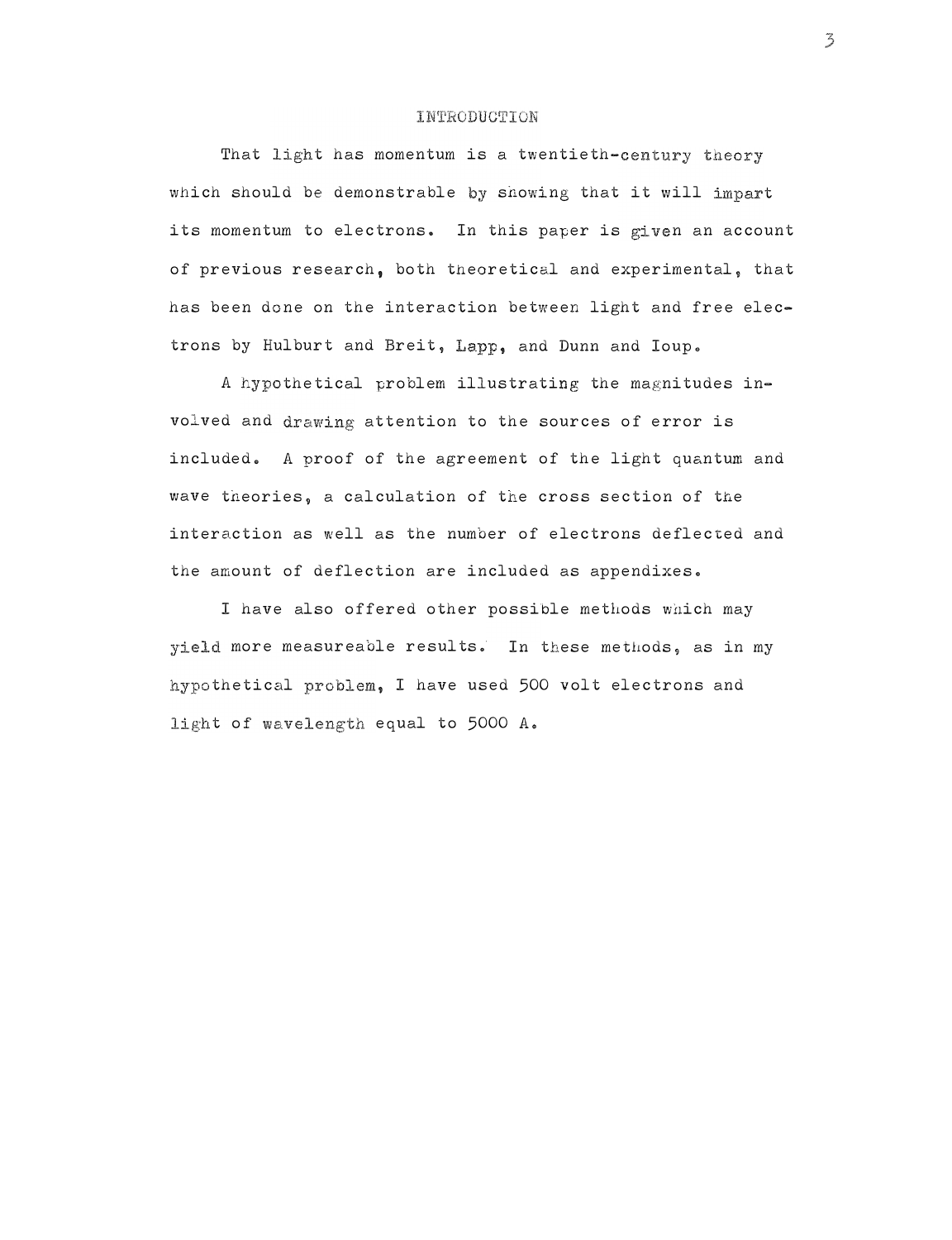In 1922, C.J. Lapp, at the University of Illinois, published a report of having produced an observable deflection of a beam of electrons by short electromagnetic waves.<sup>1</sup> The electrons were shot through an intense beam of radiation and were twisted, by means of a magnetic field, into a helix about 70cm long, 3cm in pitch and 1.5cm in diameter. Twisting the beam in such a way resulted in a magnification of any effect. At the far end of the beam was placed a photographic plate which was exposed by the electrons. Comparison of photographs taken when the radiation was off with those taken when it was on indicated a slight scattering effect for radiation with wavelength in the ultra-violet region and a very distinct scattering effect for high energy x-rays.

However, Lapp did no mathematical analysis of the interaction, but only observed that it does occur.

In 1925,  $E<sub>o</sub>$ O. Hulburt and G. Breit published a theoretical report on the momentum imparted to free electrons by radiation.<sup>2</sup> Assuming that the theories of conservation of energy and momentum hold and that the quantum theory of light and the wave theory of light yield the same interaction crosssection,<sup>3</sup> they have shown that the momentum imparted to the electrons is also the same for both theories. They calculated that the ratio of the change in velocity of the electrons, due to the collision with light quanta, to their original velocity is given by  $\frac{dy}{v} = \frac{g}{3} \pi \frac{e^Q}{m^3 c^2 v^3}$   $\ell$  where L is the distance traveled through radiation of density  $\rho$  and m and e are the mass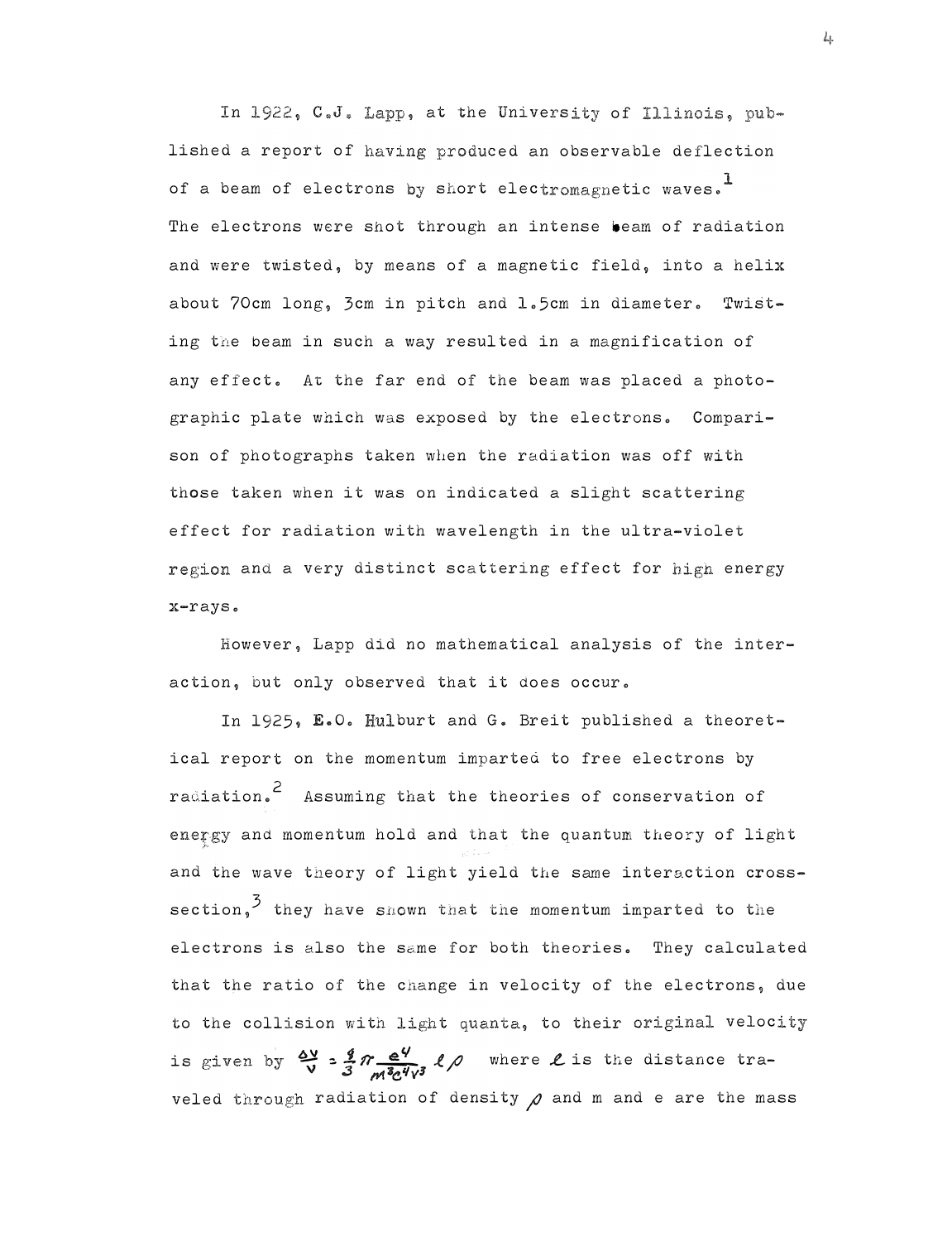and charge in electrostatic units of the electron. Thus, even under excellent conditions, they said that  $\frac{\Delta V}{V} \approx /e^{-\frac{r}{V}}\ell$ . Consequently, the deflection of the beam would be very hard to detect.

However, if one does not assume, as Hulburt and Breit did, that the interaction is governed by the wave theory, thus causing deflection of the beam as a whole, but that individual electrons are deflected, then a small number of tbem will each receive a larger deflection. As the number would be very small, this would also be hard to detect. According to Hulburt and Breit, "If an experiment is devised as to have a large number of electrons under observation, there may be a fair theoretical chance of observing deflections."

In 1962, Floyd Dunn and George Ioup, seniors at the Massachusetts Institute of Technology, submitted a report on the work they had done on the deflection of electrons by light. They had planned on obtaining an observable deflection and then on determining whether the interaction was governed by the wave theory of light or the particle theory of light.

They attempted to deflect a 10 volt beam of electrons with light of 5000 A. They tried to focus magnetically a beam one meter long onto a target .050 inches wide. A beam of light perpendicular to the electron beam was shined on the beam and any electrons that interacted with the photons of light would be deflected enough to miss the target and activate an electron multiplier placed behind the target.

They proved that the interaction between free electrons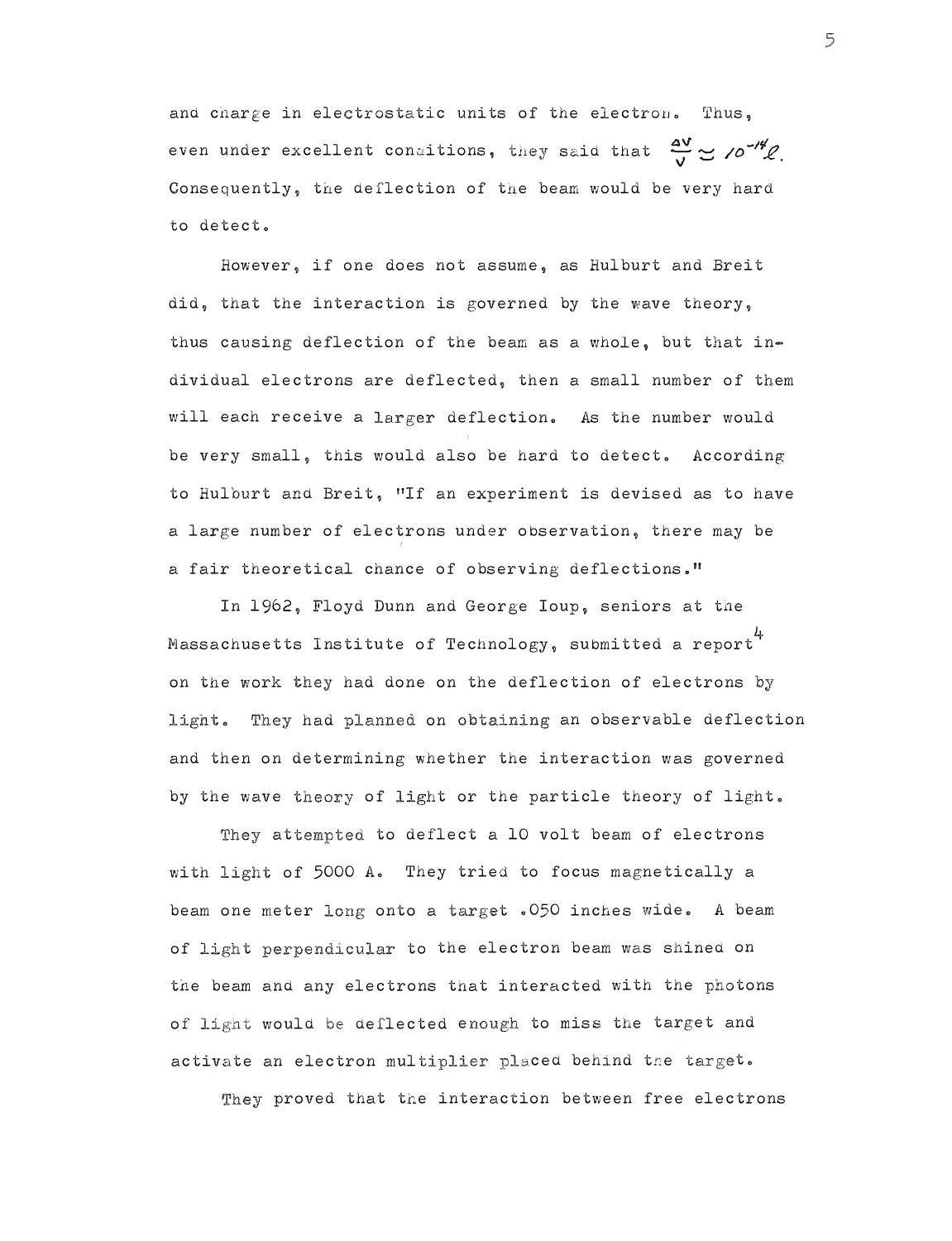and a beam of light can be considered as either Thompson scattering or Compton scattering, since the scattering crosssection is the same for both types of scattering, as is the differential scattering cross section.<sup>5</sup> Hence, the total momentum imparted by the light to the beam of electrons is the same in either case. The only difference is that in Thompson scattering the momentum is distributed equally among all of the electrons in the beam, where as in Compton scattering, individual electrons receive all of the momentum given up by the photons with which they collide. Thus, the electrons that are not hit receive zero momentum.

Dunn and Ioup were not able to obtain a well-defined, low energy, meter long beam of electrons and as a result were not successful in their experiment. A discussion of why they could not obtain a beam will be included in the section concerning sources of error.

As an indication of the magnitudes involved, a free electron accelerated through a 500 volt potential difference will have a velocity of 1.33 x  $10^7$  meters/sec.  $^6$  It will therefore have a momentum of  $1.21 \times 10^{-23}$  nt-sec.<sup>7</sup> The momentum of a 5000 A photon, in comparison, is 2.66 x  $10^{-27}$ nt-sec. $^\circ$ If one photon hits an electron dead center and recoils back upon itself, it will give up twice its momentum to the electron. This momentum will be in the direction of the light beam, that is, perpendicular to the original velocity of the electron. In a distance of one meter, the electron will be deflected a maximum total distance of only . 2mm.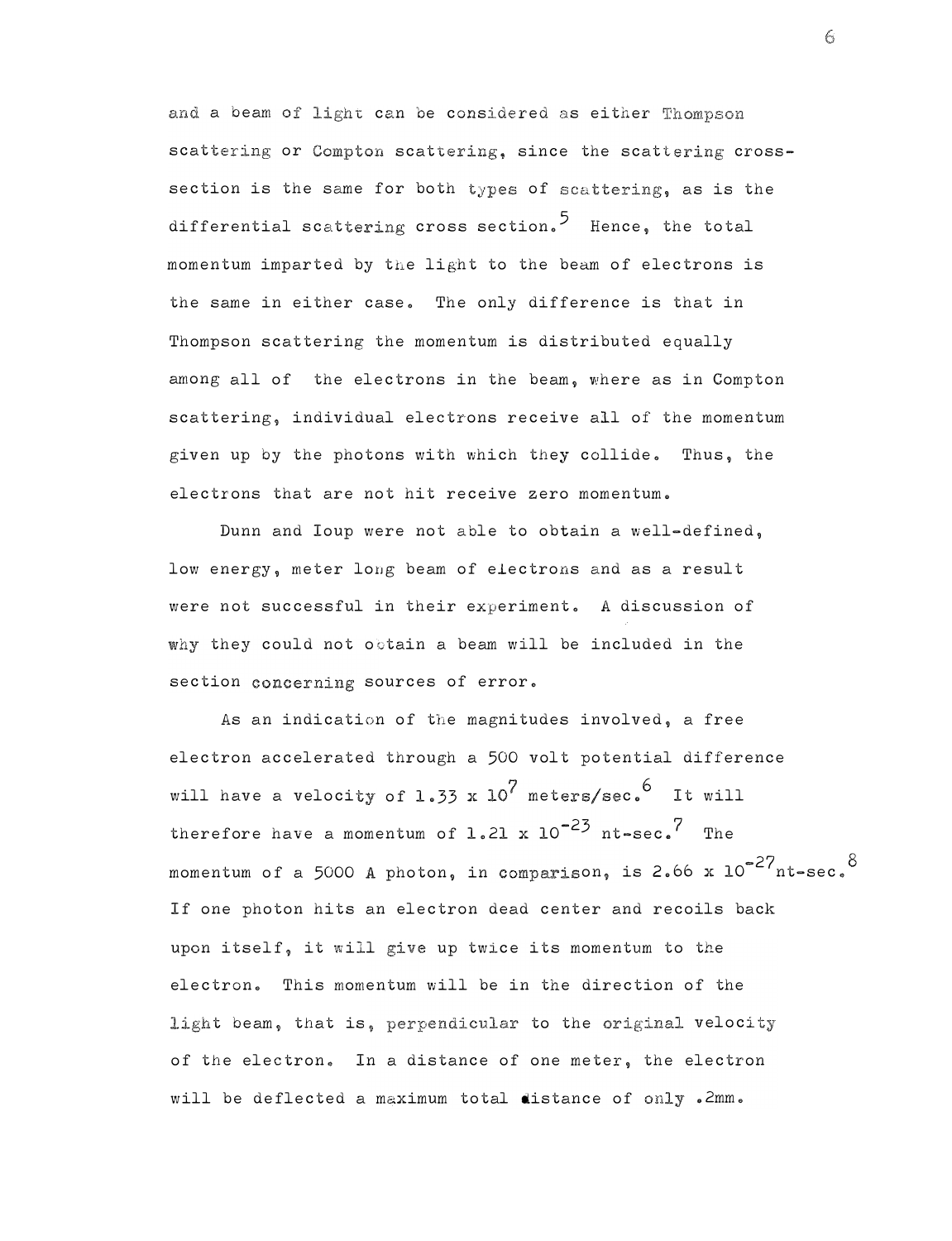Only by using light of much shorter wavelength, hence each photon containing more energy and consequently more momentum, and by decreasing the energy of the electrons and thereby reducing their momentum, will one be able to get a reasonable deflection. Light of wavelength 1750 A and electrons of 50 volts of energy will produce a 2mm deflection. 9 This would also be very difficult to detect.

An additional factor that increases the difficulty of observing the effect is that only a very small number of electrons are hit per second. Assuming an electron beam of 10 microamperes, lmm high and lmm wide, and assuming tnat one can focus 200 watts of power of light of wavelength equal to  $5000$  A on a section of the beam  $1$ cm  $1$ ong, the number of photons scattered will only be 156 per second. If each one of these photons hits dead center and recoils back upon itself in an elastic collision, then each electron hit will be given the same momentum and there will be a total deflected current of 156 electrons/second, or 2.5 x  $10^{-17}$  amperes.  $^{11}$  A current this size would be virtually impossible to detect. Also, this is assuming an ideal situation. The majority of the interactions will not be dead center and therefore the majority of the photons will not recoil back upon themselves. In such a case, they will not impart twice their momentum to the electrons, but only a fraction of it and therefore the deflections produced will not be as large, nor will they all be of the same magnitude.

From the previous information one can easily see that

 $\overline{7}$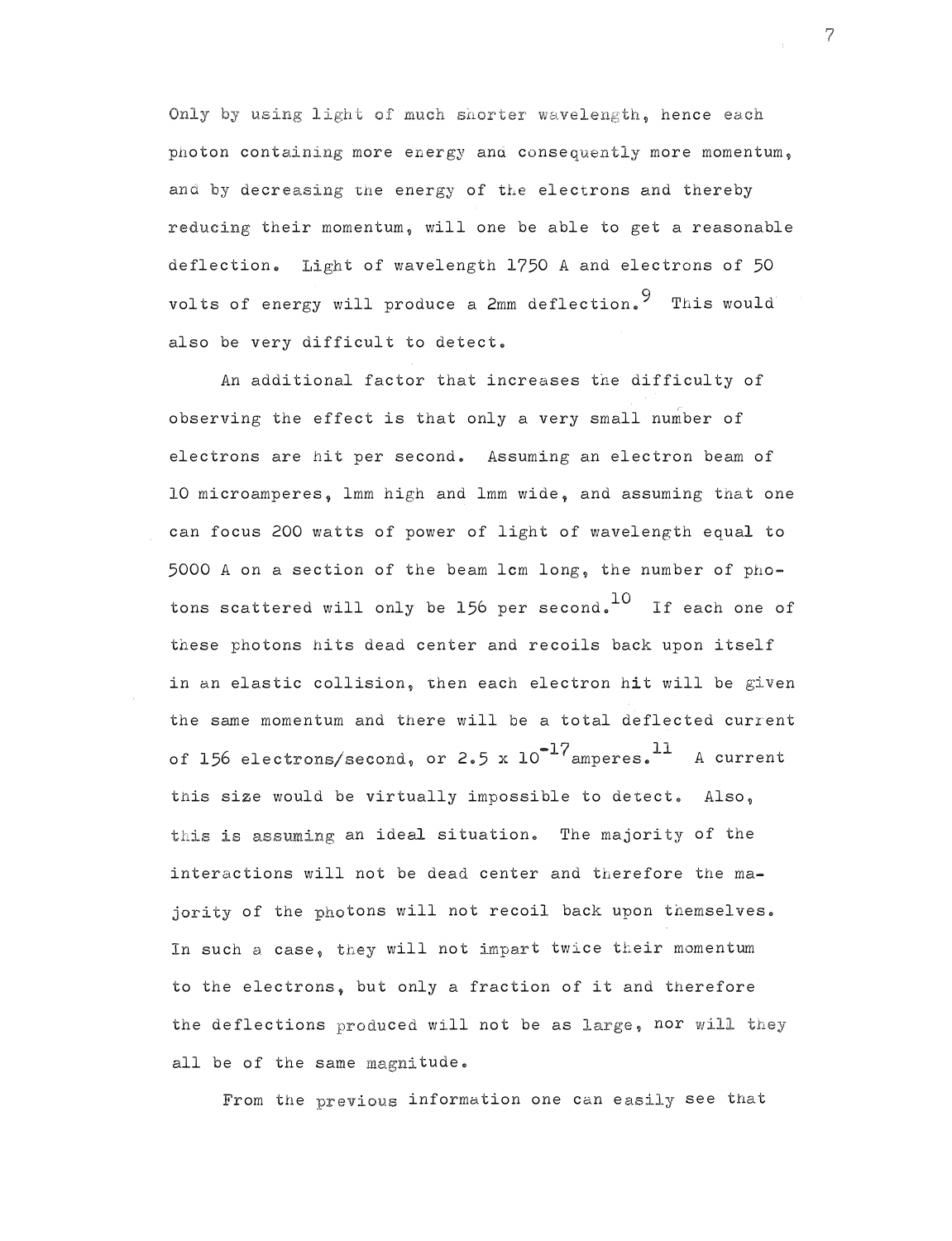the momentum of the photons is so small compared to that of the electrons that it will have little effect. In fact, using the method outlined above, the effect would be smaller than the experimental error, unless one used x-rays instead of visible light.

Dunn and Ioup tried to lower the energy of the electrons to 10 volts in order to obtain an observable deflection. But by doing this they increased the sensitivity of the beam. They determined that a transverse electric field of 1 volt per meter would cause a deflection in their beam of 2.5mm. A transverse magnetic field, the size of the earth's magnetic field, will cause the electrons to travel in a circle of 15cm radius. Therefore, even small stray fields will cause the electrons to be deflected more than the light interaction will. $^{11}$ 

Dunn and Ioup were never able to produce a well-defined beam one meter long because the earth's magnetic field was distorted by the iron and steel in the walls, tables, ceilings. etc. The electrical equipment used also set up stray fields.

Because of all of these difficulties with simply deflecting a beam of electrons by focusing light on them perpendicularly, I tried to think of other methods of obtaining an observable deflection. One method of observation suggested by Mr. Wilson was to let the beam of electrons be incident on a crystal and look at the diffraction pattern. The change in momentum of the electrons is so extremely small that there  $\,$ would probably be no perceptible smearing of the diffraction  $\,$ tern. Because of this small change in momentum, the wave-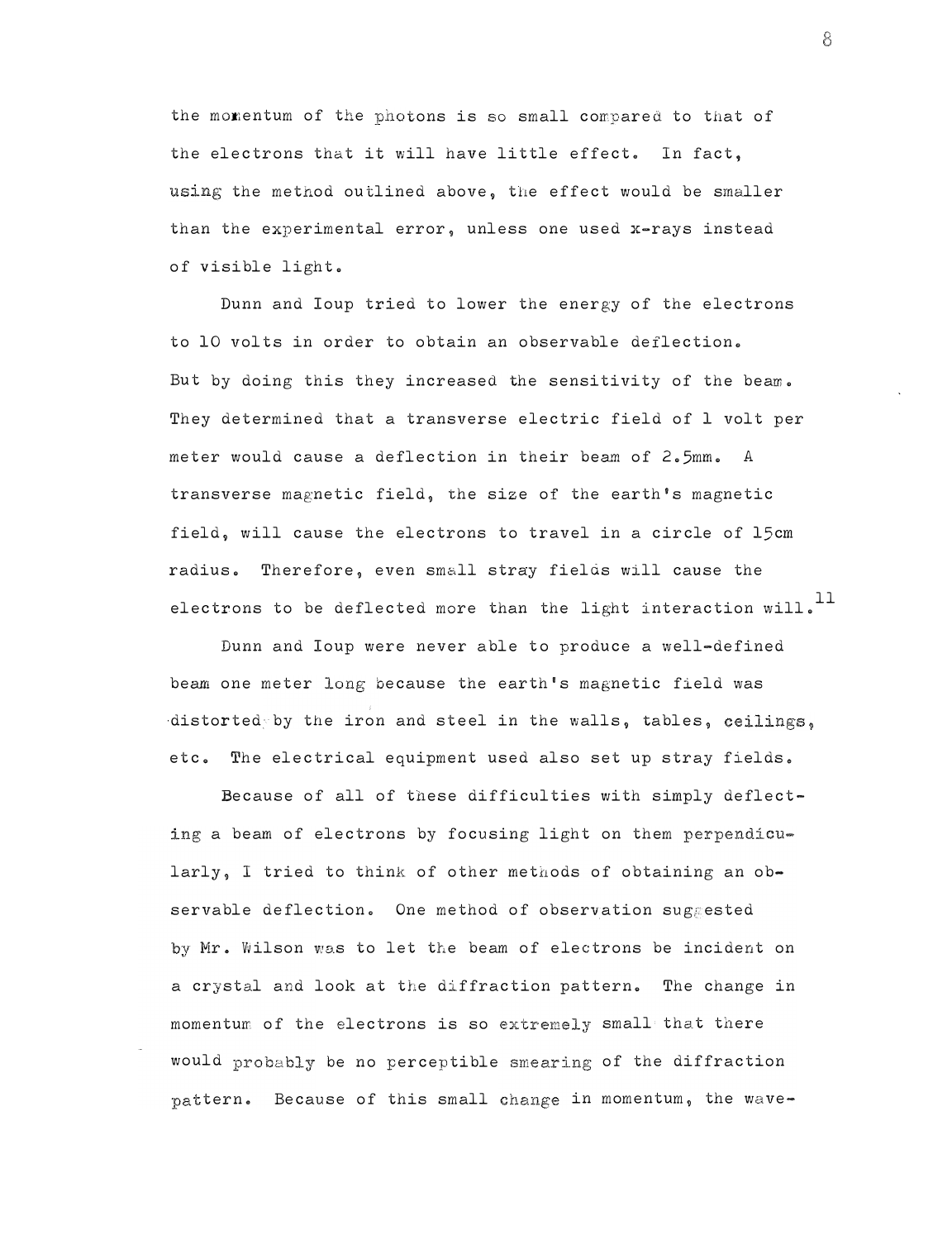length of the electrons, equal to Planck's constant, h, divided by the momentum, would change only a fraction of an angstrom. The variation of the velocities of individual electrons in the beam would be greater than that produced by the light and therefore the error in the experiment would exceed the effect we are looking for.<sup>12</sup>

But perhaps if one could produce by magnetic means a beam of electrons that would have a bend in it and then by shining light parallel to the beam but in the opposite direction of the beam, one could change tne momenta of a few elec trons enough to observe a deflection. If, in such a situation, the photon ideally gave up twice its momentum and recoiled back upon itself, then the change in momentum of the electron would be equal to twice the momentum of the photon. For 500 volt electrons and 5000 A photons, this value would be  $\Delta z = 1.2 \times 10^{-4} A$ . This would be an imperceptible and would doubtless cause no cnange in the diffraction pattern. Perhaps by using x-rays and lower voltage electrons this method would be feasible. Certainly by shining light opposite to the electron flow there would be more collisions between electrons and photons.

Another idea using the diffraction pattern method would be to simply shine the light perpendicular to the beam of electrons and to see if this would cause a slight shifting or smear of the diffraction pattern due to the few electrons that are deflected. This method appears to be the most of observing the effect, but would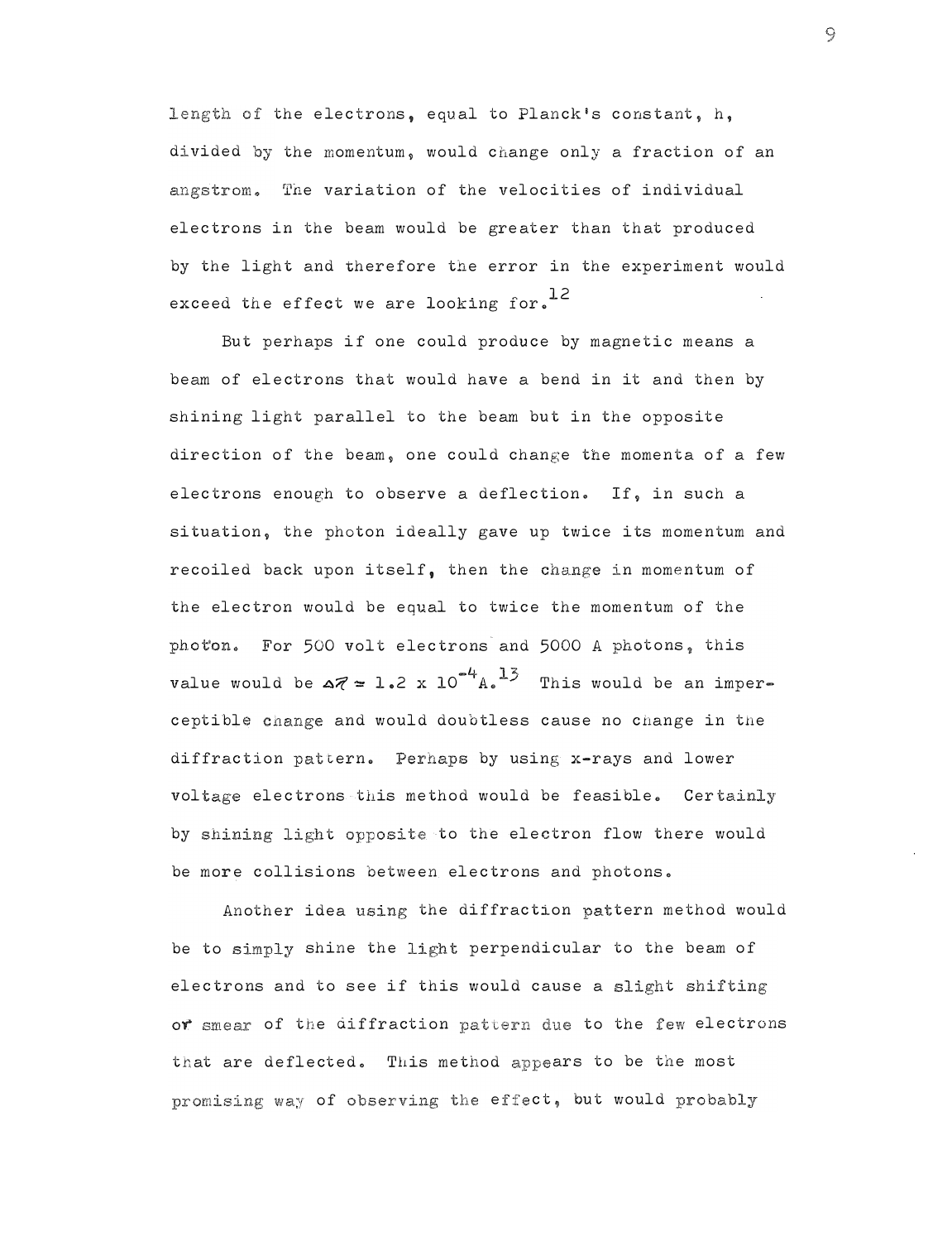not be suitable for a mathematical analysis.

This latter procedure is the one I would have most liked to have tried had I had the means of building the equipment. The electron gun and the crystal would have had to be installed inside a long, evacuated glass tubing. The longer the tubing, the larger the deflection would be and consequently the greater the chance of seeing the effect would be. Therefore, I would have wanted to use a tube at least a meter in length. I was going to build this apparatus using the solder glass technique-a method of fusing, or soldering, glass to glass so as to form a vacuum tight seal. But before I could start on this, a furnace to heat the glass and a saw to cut the glass and leave a very smooth end had to be built, neither of which were finished in time to get started on the apparatus itself •

 $^{1}$ C.J. Lapp. Phys. Rev. 20, 104 (1922).  $2_{E,0}$ . Hulburt and G. Breit, Phys. Rev. 25, 193 (1925). S<sub>Appendix</sub> D. • E. Dunn and G. Ioup, , Massachusetts Ins ����  $\mathcal{P}_{\text{Appendix D.}}$ 6<sub>Appendix</sub> A. 7 Appendix A.  $\delta_{\text{Ibid.}}$  $9_{\text{Ibid.}}$  $^{10}$  Appendix B.  $^{11}$  Tbid.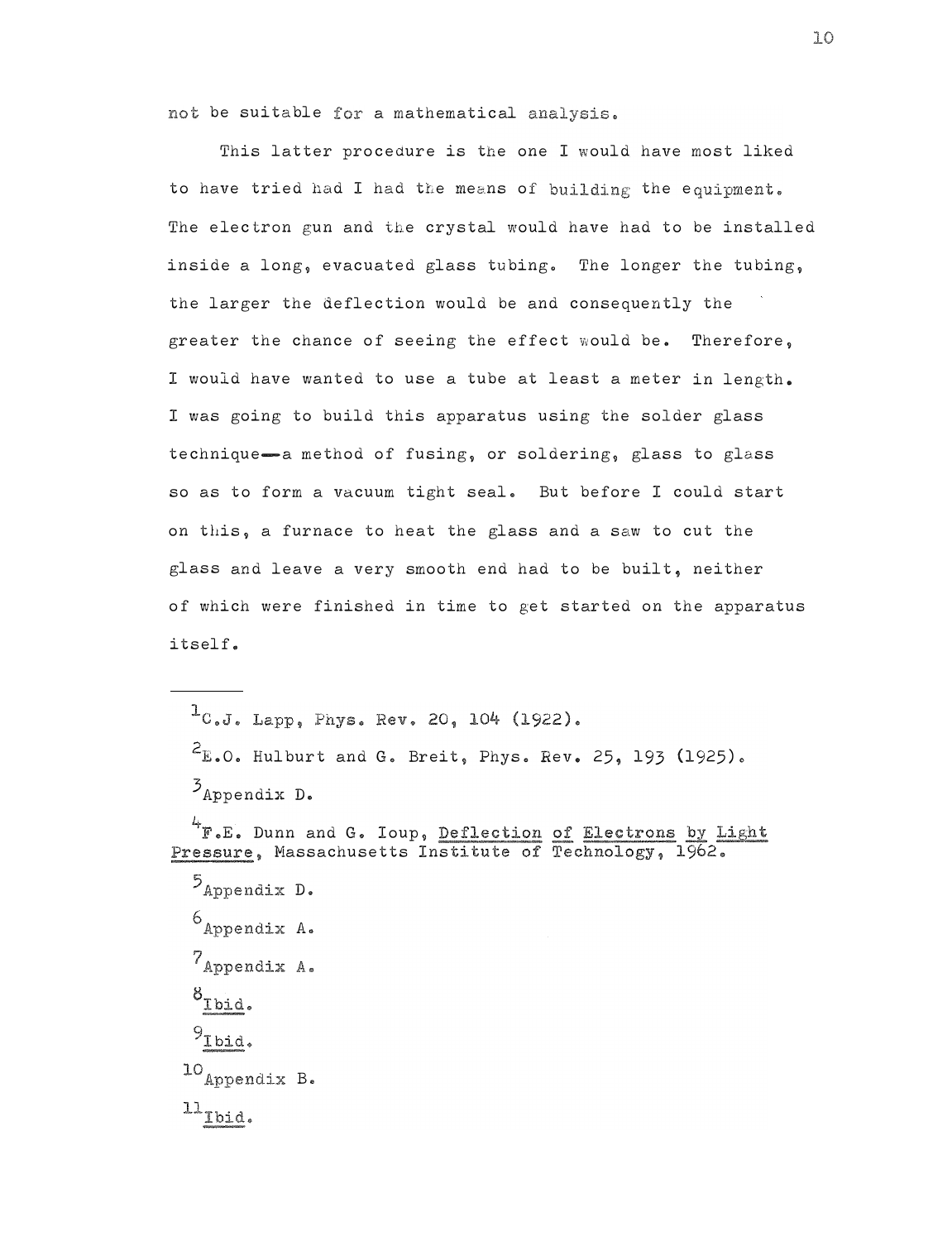$12$  Appendix A.  $^{13}$  Tbid.

 $\label{eq:2.1} \frac{1}{\sqrt{2}}\int_{0}^{\infty}\frac{1}{\sqrt{2\pi}}\left(\frac{1}{\sqrt{2\pi}}\right)^{2\alpha} \frac{1}{\sqrt{2\pi}}\int_{0}^{\infty}\frac{1}{\sqrt{2\pi}}\left(\frac{1}{\sqrt{2\pi}}\right)^{\alpha} \frac{1}{\sqrt{2\pi}}\frac{1}{\sqrt{2\pi}}\int_{0}^{\infty}\frac{1}{\sqrt{2\pi}}\frac{1}{\sqrt{2\pi}}\frac{1}{\sqrt{2\pi}}\frac{1}{\sqrt{2\pi}}\frac{1}{\sqrt{2\pi}}\frac{1}{\sqrt{2\pi}}$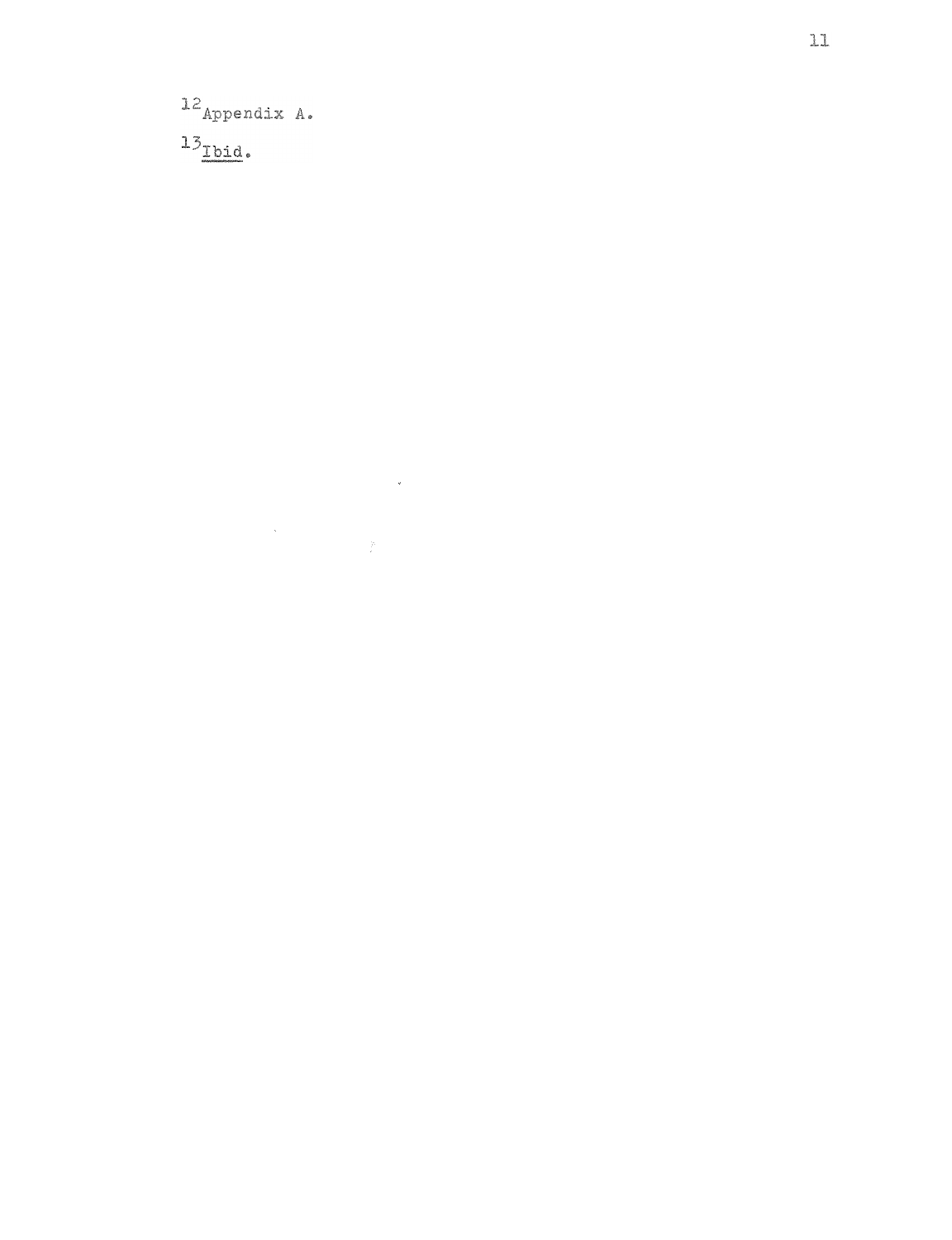### CONCLUSION

This has been a very interesting subject and I feel that if serious work is carried on in this area a method of achieving observation and analysis of this effect will be found. Successful completion of this experiment would result in a proof or disproof of the theory that the interaction is one between photons and electrons, rather than between light waves and electrons. It may also lead to a measurement of the interaction cross section  $\bullet$ .

I wish that I had the time to build the apparatus and continue with the experiment along the lines of the diffraction pat�ern method because I feel that this could be a very promising procedure.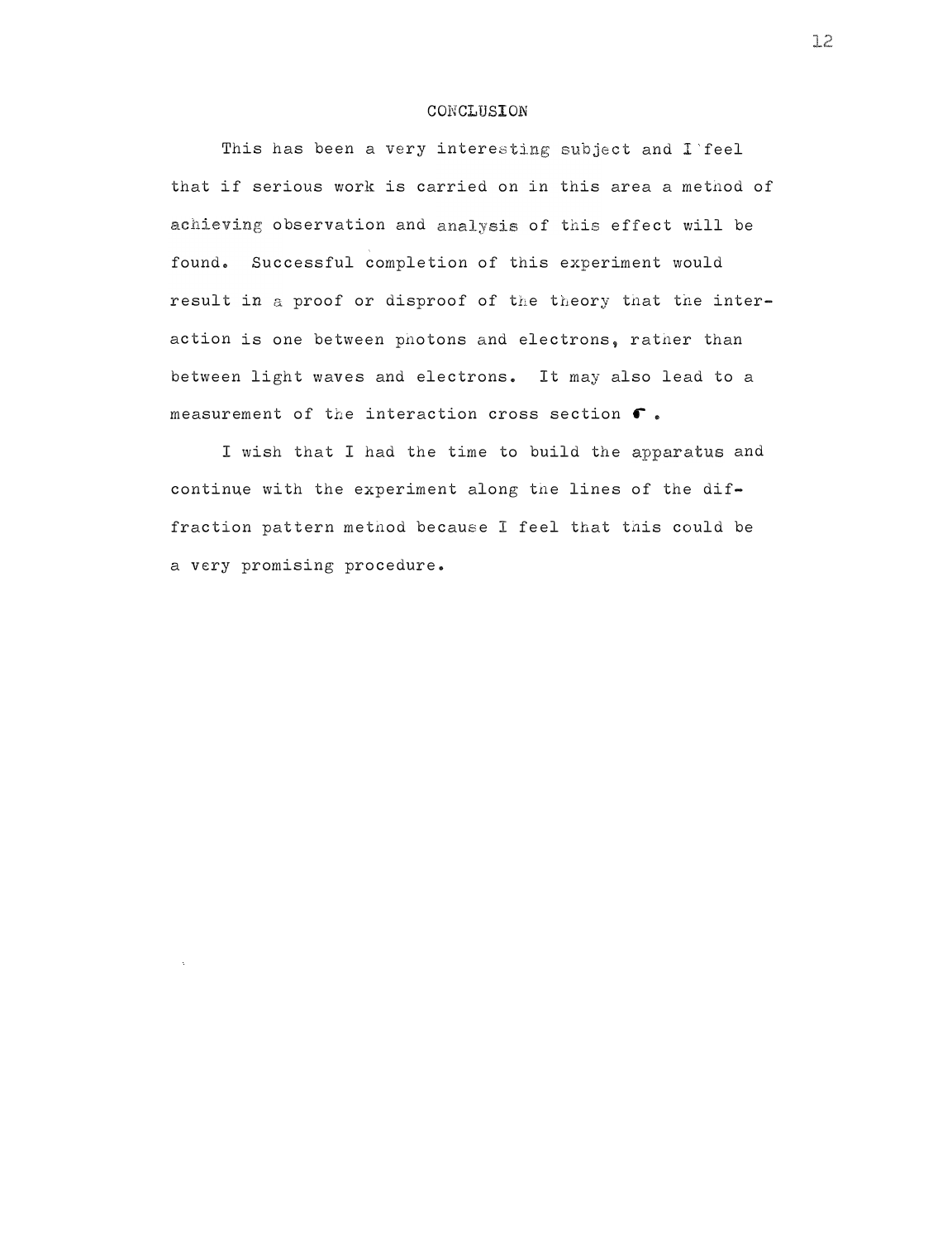APPENDIX A: A Photon Impinging upon an Electron and Recoiling Back upon Itself.



From the theory of the conservation of momentum, the total momentum in the X-direction before the collision is equal to that after the collision. Likewise, the total momentum in the Y-direction before the collision equals that after the collision.

 $h/\lambda = hf/c =$  the momentum of the photon, where h is Planck's constant of  $6.623 \times 10^{-34}$  joule-sec.,  $2 \text{ is the wavelength,}$ 5000 A, f is the frequency =  $c/n$ , and c is the speed of light.  $mv = momentum of the electron$ 

Since the speed of 500 volt electrons is not relativistic, the problem may be solved by classical methods. Conservation of momentum: h $\phi$  = -h $\alpha$  + mv<sub>p</sub>sin $\circ$  .  $\circ$  is as shown, v<sub>p</sub> is the velog

after collision

 $2h \lambda = mv$  sine  $mv_1$  =  $mv_2 \cos\theta$ these two equations we get tan $\Theta$  =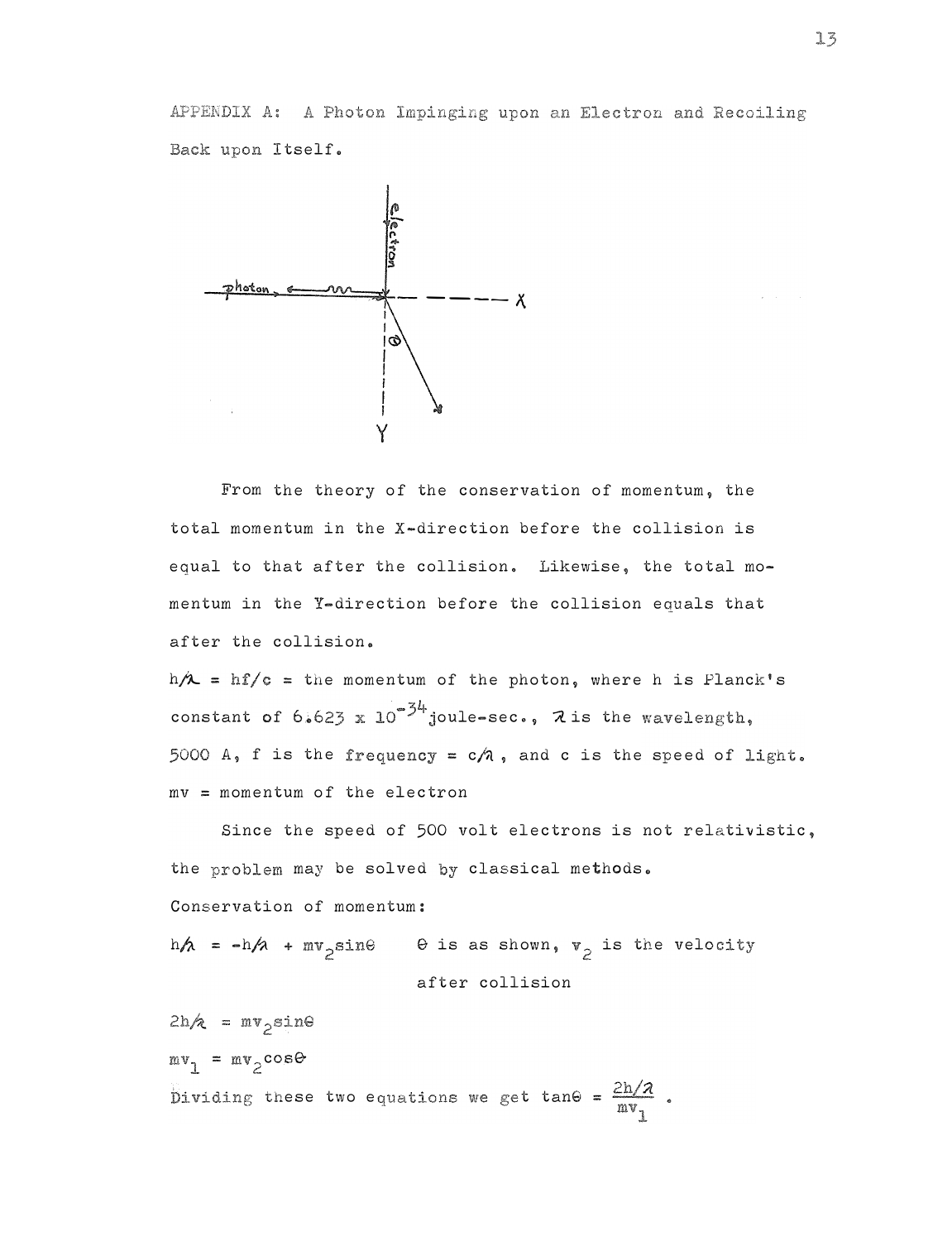is given by  $\theta = \tan^{-1} \frac{2h}{m v}$ . The velocity and momentum of a electron ls deilected 500 volt electron are found in the following manner: =  $(10^9 \text{eV}) (1.6 \times 10^{-19} \text{j/eV}) = 1.6 \times 10^{-16} \text{joules}$  $\chi_{\text{m}} v_1^2 = 500 \text{ eV}$  1 eV = 1.6 x 10<sup>-19</sup> joules 1 joule =  $\frac{1 \text{ kg} \cdot \text{m}}{\text{sec}^2}$ mass of the electron = 9.1 x  $10^{-31}$ kg m  $=$  1.33 x 10'm/sec = the velocity of a 500 volt electron  $=$   $12.1$  x  $10$  nt-sec.  $=$  the momentum of the electron  $= 1.76 \times 10^{14} \text{ m}^2/\text{sec}^2$ before collision.

Now the momentum of the photon must be found.

$$
h/p
$$
 = momentum 1A = 10<sup>-10</sup>m  
\n $h/p$  =  $\frac{6.623 \times 10^{-34}}{5 \times 10^{7} m}$  j-sec = 1.33 x 10<sup>-27</sup> nt-sec.  
\n $2h/p$  = 2.66 x 10<sup>-27</sup> nt-sec.

Thus, the momentum of the electron is around  $10^4$  times that of the photon. Now we can solve for  $\theta$  in the above equation.  $\theta = \tan^1 \frac{2.66 \times 10^{-27}}{1.21 \times 10^{-23}} = \tan^1 2.19 \times 10^{-4}$ . tan  $\theta = 0.000219$   $\theta \equiv 0^0 1'$ 

If tan $\Theta$  = .0002, then the total deflection over a distance of one meter will be quite small.

$$
\tan\Theta = d/10 \text{ mm} \qquad d = \text{2mm}.
$$

A deflection of .2mm will be almost impossible to observe. to say nothing of measuring it. A beam that is fine enough to allow the observation of a .2mm deflection of a few electrons would be very hard, if not impossible, to obtain.

By using electrons accelerated through 50 volts rather than 500 and light of wavelength equal to about 1750 A rather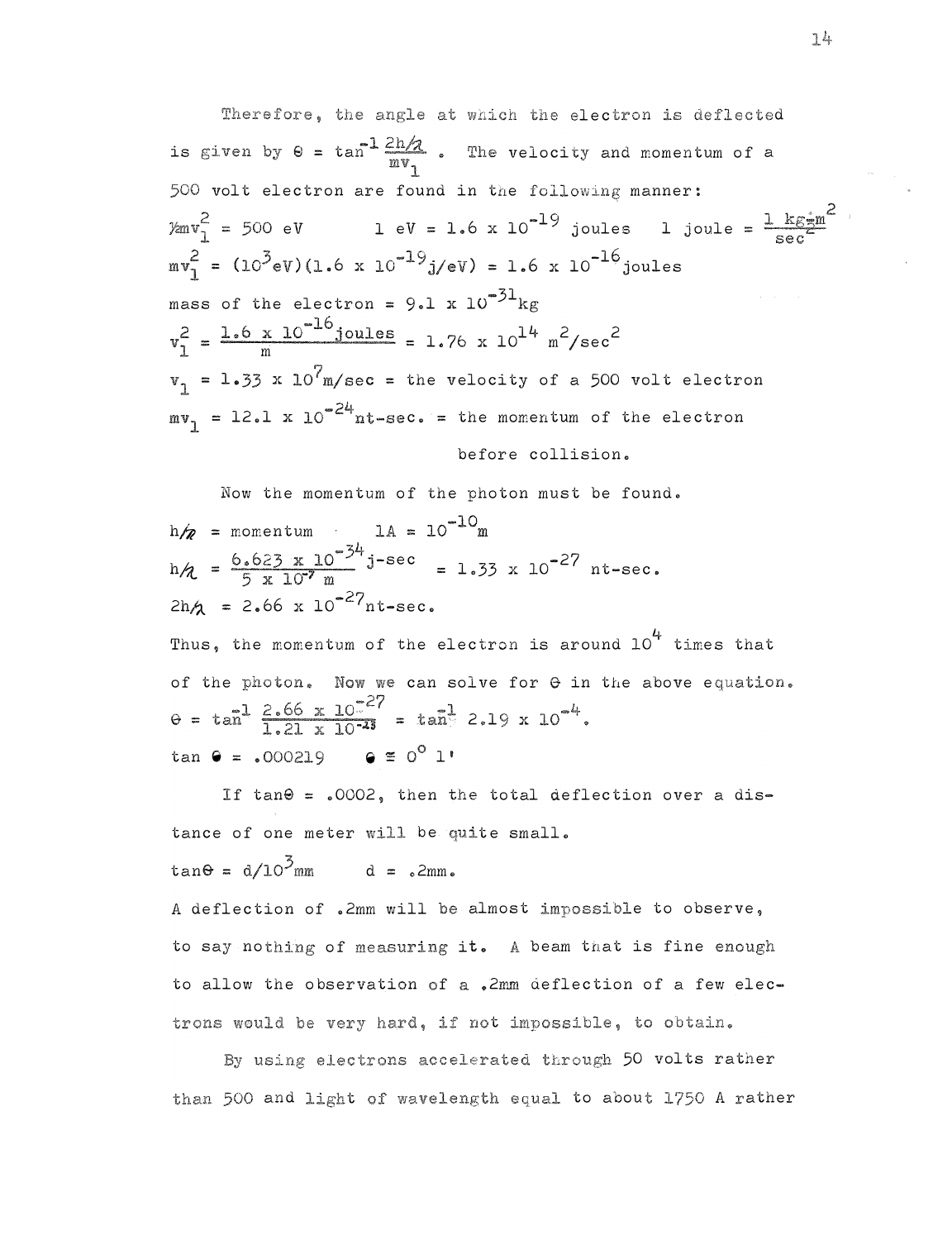than 5000  $A<sub>9</sub>$  one would theoretically be able to get a deflection of 2mm, which is still quite small. Light of this wavelength is in the ultraviolet region.

The change in momentum of the electrons can be found from tan $\theta$  = .000219.<br>tan $\theta$  =  $v_{3}/v_{1}$  = 2.19 x 10<sup>-4</sup>  $\dot{v}_1 = 1.33 \times 10^7$  m/sec.  $sin(1) \approx tan(1)$  (Standard Math Tables) v,  $\sin\theta = v_3/v_2 = v_3/v_1$  Thus  $v_2 \equiv v_1$  and therefore the change in momentum is extremely small for this type of col-1ision.

For photons parallel to and in the opposite direction of the electron beam, the change in wavelength of the electrons due to the momentum imparted to them by the photons is calculated in the preceding way.

 $\lambda = h/mv$  mv = momentum of the electrons  $\frac{d\lambda}{d(mv)} = \frac{-h}{wv^2}$   $d\lambda = [-h/(mv)^2]d(mv)$  $\Delta \lambda = \frac{\sum_{m=1}^{n} (mv)^2}{\sum_{m=1}^{n} (mv)}$   $\Delta (mv) = 2$  x momentum of the photon  $\Delta \lambda = 12 \times 10^{-15}$ m = 1.2 x 10<sup>-4</sup> A.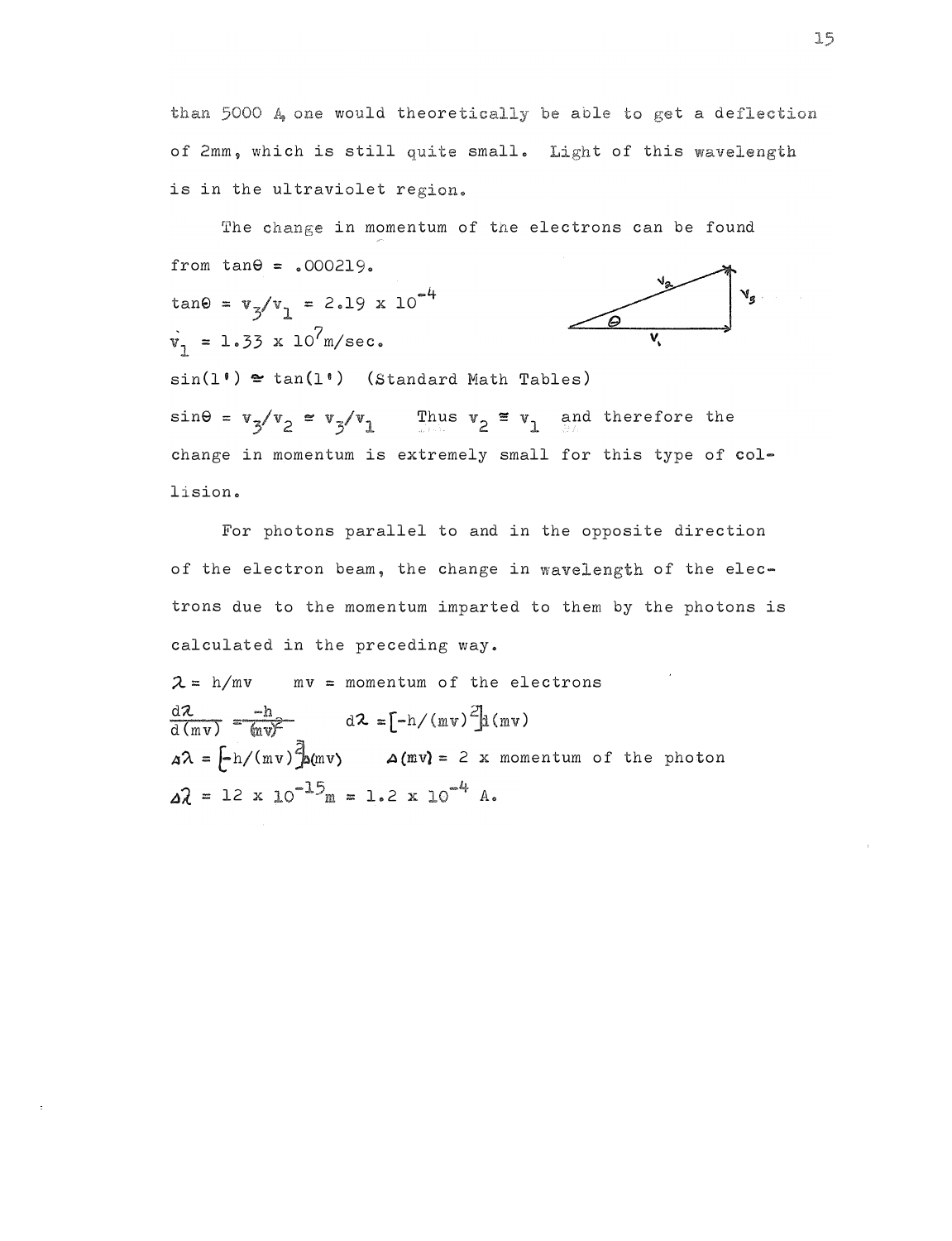APPENDIX B: Number of Electrons Deflected

 $\sigma = \frac{8\pi n e^4}{3m\epsilon_0 r^2}$   $\sigma$  is called the scattering coefficient and is equal to the fraction of incident photons scattered per  $\text{cm}^3$  of irradiated material.<sup>1</sup> The letter n represents the number of electrons in a cubic centimeter. The tharge, e, of the electron is in electrostatic units.

To find the number of electrons that are contained in a section of the beam lmm wide, lmm high and lcm in length (volume =  $10^{-2}$ cm<sup>3</sup>), the total charge in this volume must be found from the equation i =  $\frac{dQ}{dt}$ . t = time for the electrons to traverse lcm.

 $s = vt$   $v = 1.33$  x  $10^7$  m/sec. <sup>2</sup>  $t = s/v$   $s = 10^{-2}$  m  $t = 7.52 \times 10^{-10}$  seconds.

 $\bullet$  = it Let i = 10 microamps =  $10^{-5}$ amps.  $Q = 7.52 \times 10^{-15}$  amp-sec = 7.52 x  $10^{-15}$ coulombs. Each electron carries a charge of  $1.6 \times 10^{-19}$ coulombs. 7.52 x  $10^{-15}$ coul/1.6 x  $10^{-19}$ coul/electron = 4.7 x  $10^{4}$  electrons.

Thus, there are  $4.7 \times 10^4$  electrons in this volume of  $10^{-2}$  cm<sup>3</sup>.

 $n = 4.7 \times 10^{4}$ electrons/10<sup>-2</sup>cm<sup>3</sup> = 4.7 x 10<sup>6</sup> electrons/cm<sup>3</sup>.

The fraction of rays scattered =  $\sigma = \frac{8ne^4\gamma}{5me^2c^4}$  where e = 4.8 x 10<sup>-10</sup>esu, m = 9.1 x 10<sup>-28</sup>gms, c = 3 x 10<sup>10</sup>cm/sec and  $n = 4.7 \times 10^6$  electrons/cm<sup>3</sup>.

 $\sigma$  = 3.11 x 10<sup>-18</sup> This equals the fraction of the light quanta scattered per  $cm^3$  of the beam. In other words, in one  $\text{cm}^3$  of the beam, 3.11 x 10<sup>-18</sup> times the number of incident photons give up some of their momentum to the electron beam.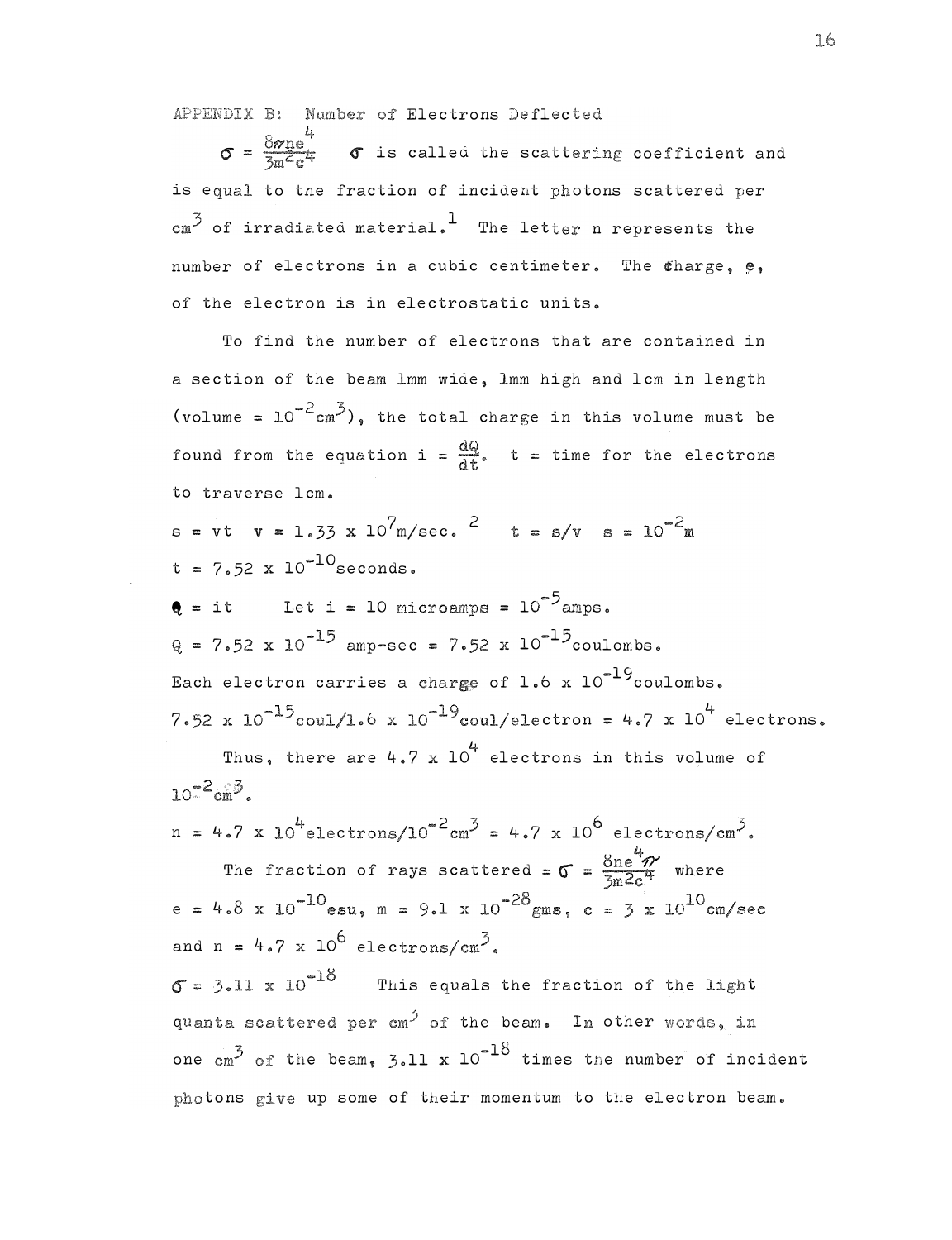Now, how many photons are there incident on each  $\text{cm}^3$ . assuming 200 watts are focused on a  $10^{-2}$  cm<sup>3</sup> volume? 2 00 watts = 2 00 joule/sec. Dividing the number of joules per second by the number of joules per photon  $(E=hf)$  will give the number of photons per second in this volume.  $E = hf = hc/A$  where h is Planck's constant and  $\lambda$  is 5000 A. Thus, the energy, E, of each photon is equal to 3.98  $\text{x } 10^{-19} \text{j}$ .  $\tan = .5 \times 10^{21}$  photons/sec. There are 5 x  $10^{20}$  photons/sec incident on this volume. Since 3.11  $\mathrm{x}$  10 $^{-18}$  times this number interact, we have a total of 156 photons scattered each second. The maximum number of electrons scattered per second then is also 156. Multiplying this number by the charge of an electron will give the number of coulombs per second, or amperes, scattered. This  $2.5 \times 10^{-17}$  amperes-an extremely small current.

 $1$ Appendix C.  $2$ Appendix A.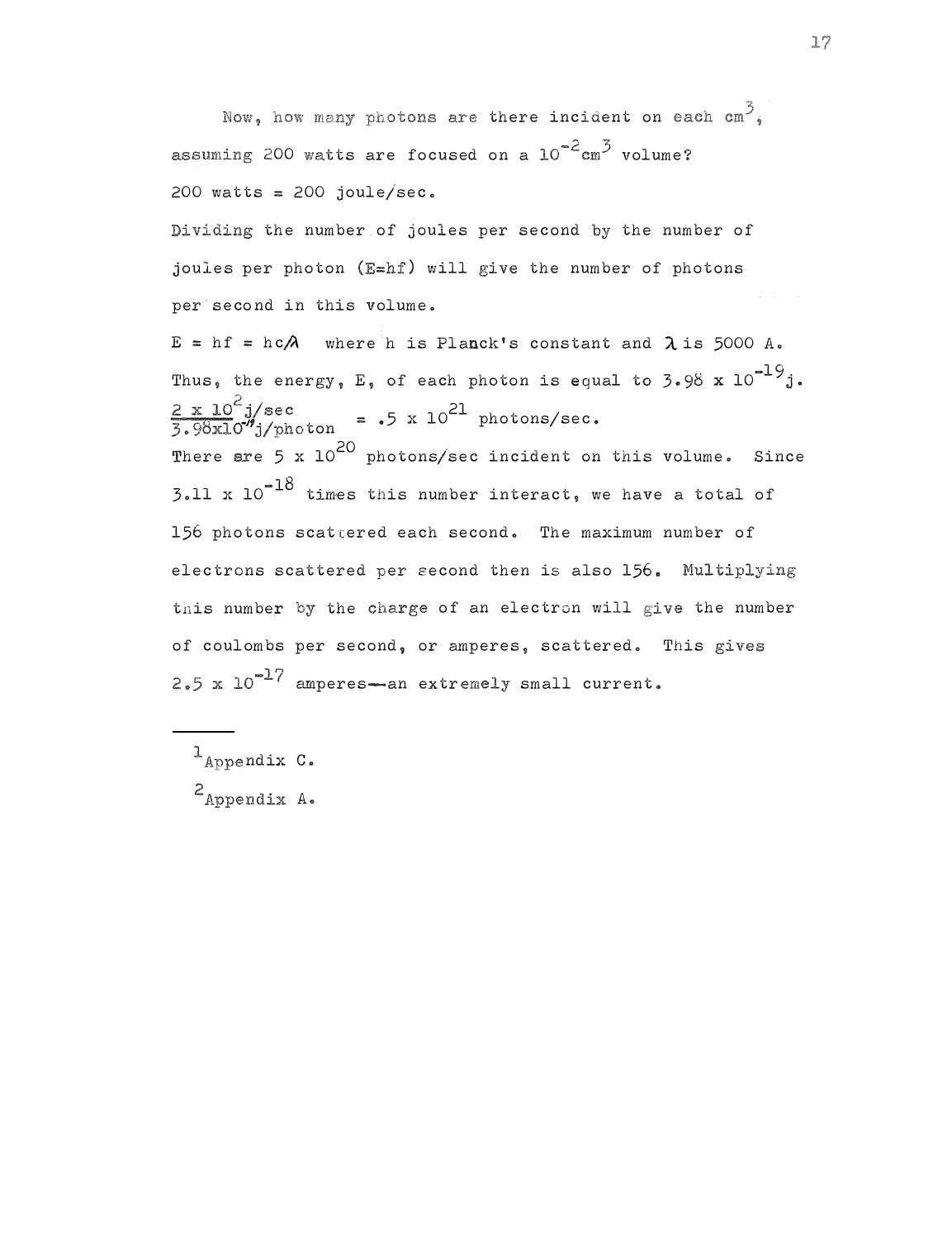

A wave of electric intensity E traverses an electron of charge e and mass m and imparts an acceleration to the electron.

The force F on a charge in an electric field is qE.  $F = qE$   $q = e$   $F = ma$  $ma = eE$ It can be shown<sup>2</sup> that  $E = \frac{ae}{rc^2}$  sine.  $a = \frac{eE}{m}$  and<br>  $E_e = \frac{e^2}{mr c^2}$  sine  $E_e / E = \frac{e^2}{mr c^2}$  sine Since  $I = cE^2/4\pi \frac{3}{5}$ ,  $I \propto E^2$  and  $I \propto E_{\odot}^2$ <br>  $\frac{I}{I} \propto = \frac{E^2}{E^3} = \frac{4}{m^2r^2c^4}$ Since the direction of E is random in the YOZ plane,  $E_y$  is on the average equal to  $E_{\alpha}$ .  $E_v^2 = E_z^2$  and  $E_v^2 + E_z^2 = E^2$ Therefore  $E_y^2 = E_z^2 = \gamma E^2$  and  $I_y = I_z = \gamma E I$ .<br>  $I_{\Theta_y} / I_y = e^{i \frac{L}{2} \sin^2{\theta_y}} / r^2 m^2 c^{i \frac{L}{2}}$  and  $I_{\Theta y} = \gamma E I e^{i \frac{L}{2} \sin^2{\theta_y}} / r^2 m^2 c^{i \frac{L}{2}}$ .

APPENDIX C: Cross Section for the Interaction<sup>1</sup>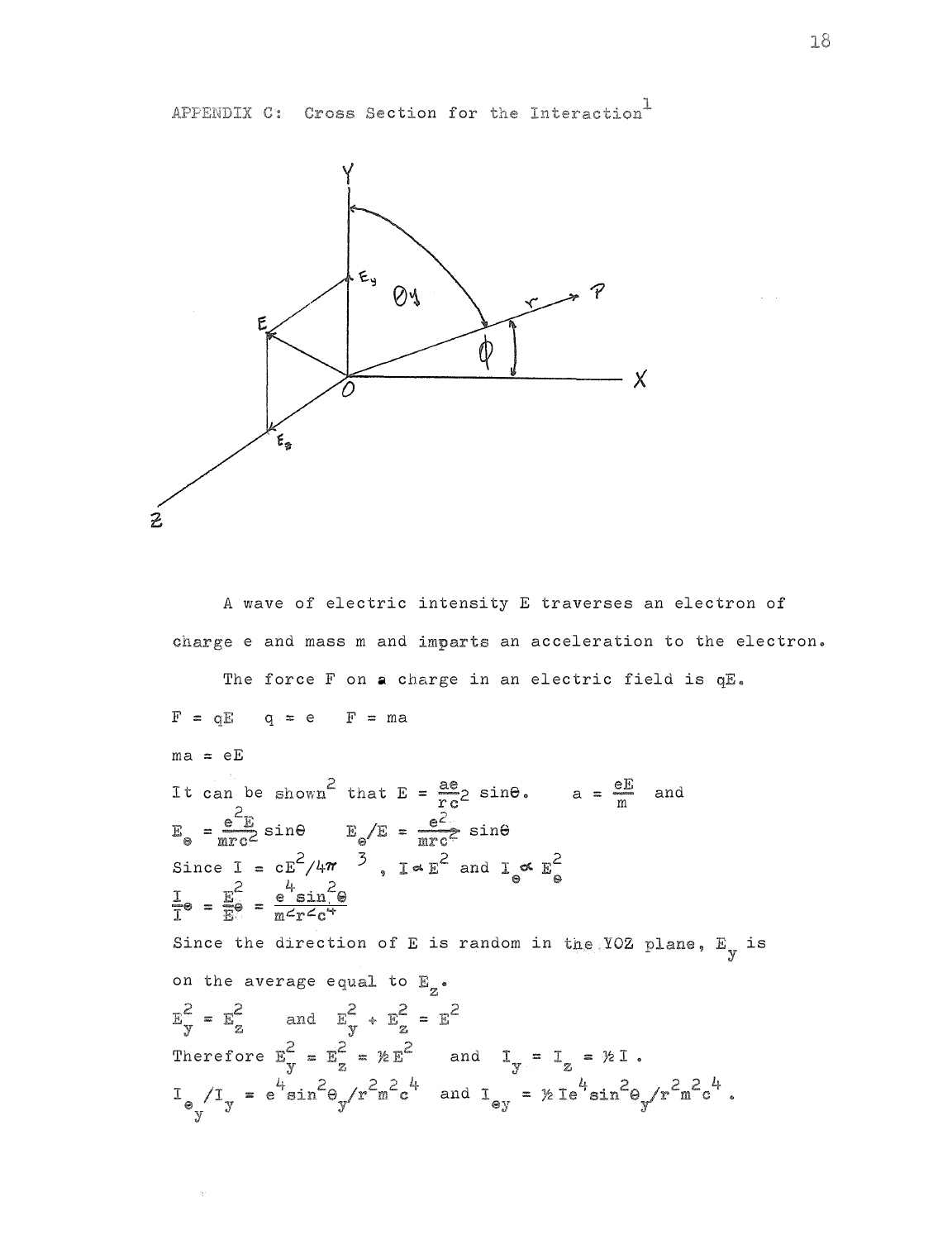$\theta + \phi = 90^{\circ}$ , therefore sin $\theta = \cos \phi$  and  $\sin^2 \theta = \cos^2 \phi$ .  $I_{\text{av}} = \frac{1}{2} I \frac{e^{\frac{1}{2}} \sin \frac{1}{2} \phi}{r^2 m^2 \alpha^2}$ Likewise,  $I_{\alpha z} = \frac{1}{2} I \frac{e^4 \sin^2 \theta}{r^2 \pi^2 c^4}$ .  $\theta_z$  is the angle between the ray and the electron's acceleration.  $\theta_{g} = 90^{\circ}$ .  $I_{\alpha z} = \frac{1}{2} I e^4 / r^2 m^2 c^4$ .

If the primary beam is unpolarized, the intensity of the beam scattered by one electron is  $I_e = I_{ey} + I_{ez}$ .<br>  $I_e = \frac{\mu}{2} \frac{e^{iS_1 \pi} - e^{iS_2 \pi}}{e^{iS_1 \pi} - e^{iS_2 \pi}}$ .<br>  $I_e = \frac{\mu}{2} \frac{e^{iS_1 \pi} - e^{iS_2 \pi}}{e^{iS_1 \pi} - e^{iS_2 \pi}}$ . Since  $\sin^2\theta_{\text{y}} = \cos^2\phi_{\text{y}}$ ,  $I_e = \frac{\hbar^4}{(1+\cos^2\phi_{\text{y}})/r^2m^2c^4}$ .

If a number of electrons cause scattering, then the intensity of the scattered beam is given by  $I_g = nI_g$ .

The total power can be found by integrating  $I_{\rm g}$  over the sufrace of a sphere of radius r. surface of sphere =  $\int_{0}^{L} 2\pi r \sin \phi r d\phi$  $\begin{array}{l} \mathbb{P}_s = \int_{\mathbb{S}} \mathbb{1}_s 2\pi r^2 \sin \phi \, \mathrm{d} \phi \\ \mathbb{P}_s = \frac{\mathbb{1} \operatorname{ne} \pi}{m^2 c^4} \int_{\mathbb{S}}^{\pi} (\sin \phi + \sin \phi \cos^2 \phi) \, \mathrm{d} \phi \end{array}$  $P_{\rm g} = \frac{\text{Im} \frac{U}{2} \pi}{\text{Im} \frac{U}{2} C^4} \left[ (\cos \phi + \frac{1}{5} \cos^3 \phi) \right]^n$  $P_s = \frac{8}{2} \text{Im} \frac{4}{\pi} / \text{m}^2 \text{c}^4$ .

If n equals the number of electrons in a cubic centimeter and I is the energy in the primary beam per  $cm^2$  per second, then the fraction of the primary energy that is scattered per cm of path is  $\frac{p}{\tau}$  =  $\sigma$ .

Thus,  $\sigma = 8m e^4 / 3m^2 c^4$ .  $\sigma$  is called the scattering coefficient and is the cross section of interaction for each electron, where  $n = 1$ .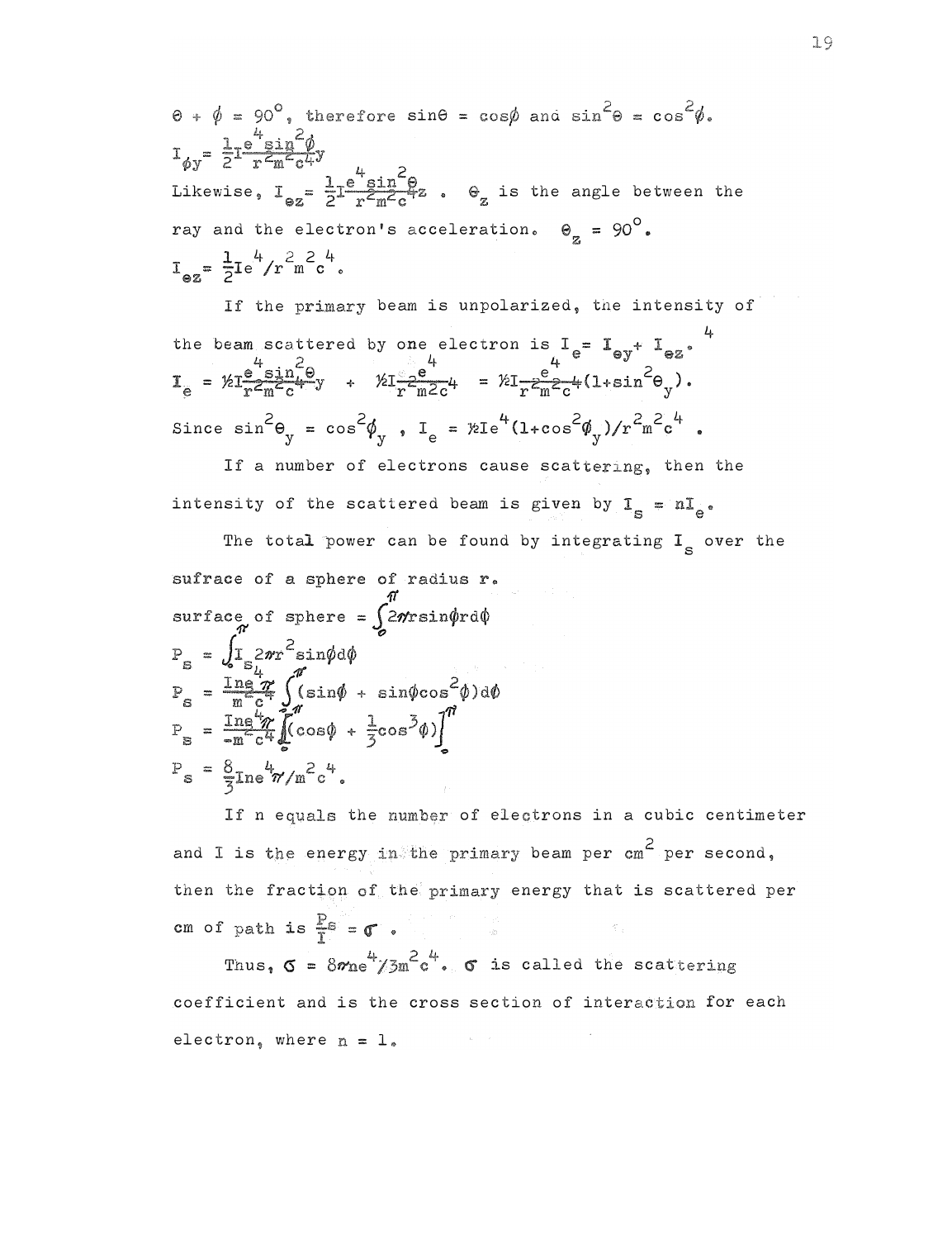$1_{A,H}$ . Compton and S.K. Allison, <u>X-rays in Theory and Experiment</u>, (D. Van Nostrand Company Inc., New York, 1935)<br>Chap. 3, pp. 117-119.  $2_{\text{Ibid.}}$ , Appendix II, pp. 774-777.  $\overline{5}_{\text{Ibid.}}$ , Chapter 2, p. 57.  $4$  Ibid., Chapter 3, p. 118.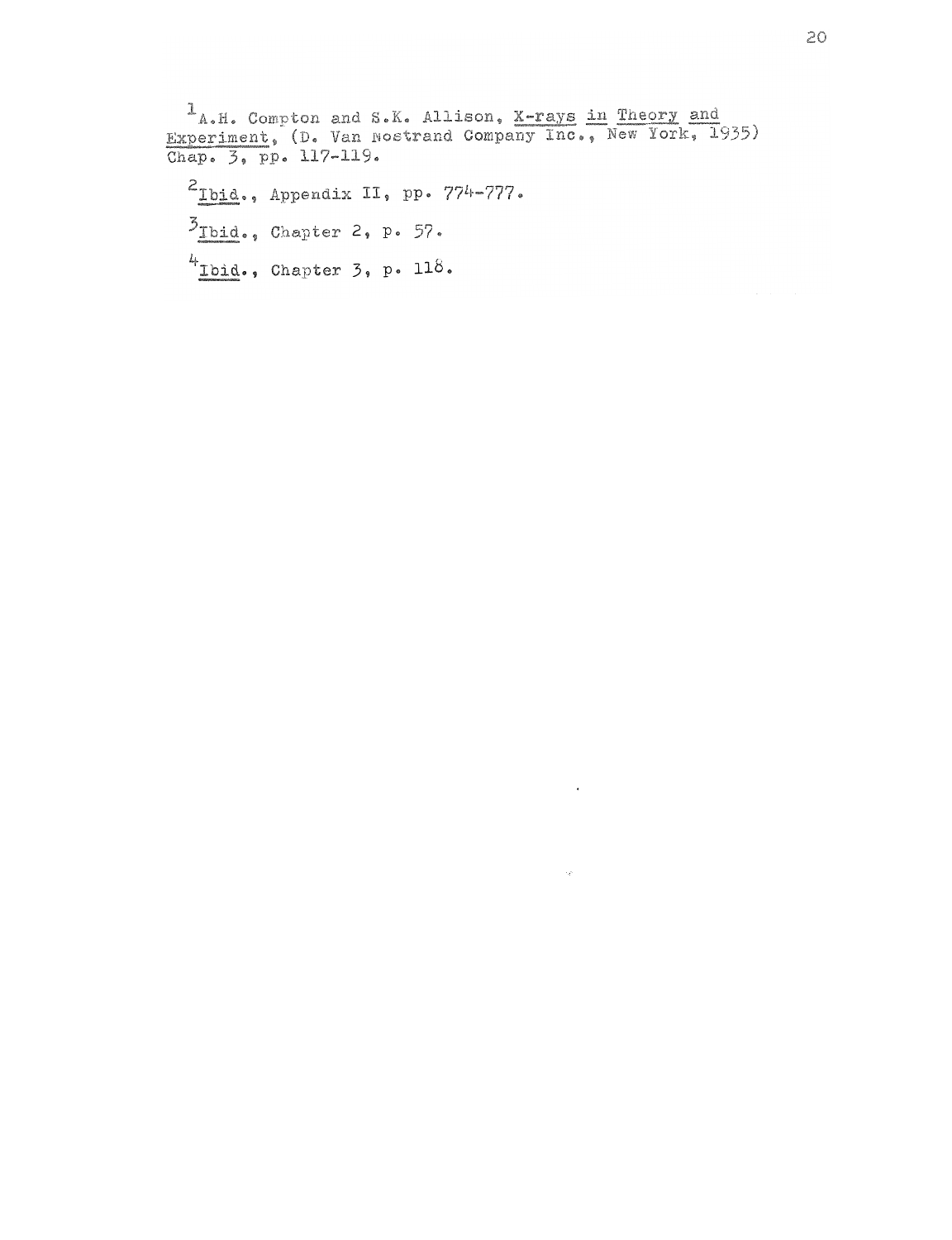APPENDIX D: Agreement of the Light Quantum and Wave Theories

If it can be shown that Thompson's theory of scattering leads to the same results as Compton's theory of scattering, then it can be assumed that there is agreement between the wave theory of light and the particle theory of light in this case.

Thompson scattering will be dealt with first. If  $n = 1$ , then  $\sigma = \frac{8\pi e^4}{3 m^2 e^4}$ . But  $r_o$ , the classical radius of the electron, is equal to  $e^2/mc^2$ , where e is in esu units.<sup>2</sup> Now  $\sigma = \frac{8}{3} \pi r_0^2$  $P = \frac{dW}{dt} = \text{Im} \frac{2}{3} \pi \int (1 + \cos^2 \phi) \sin \phi d\phi$ .<br>But  $\pi \int \sin \phi d\phi = -\pi \cos \phi \int = +2\pi$ . Therefore, the  $\int \pi \sin \phi d\phi$ equals  $\forall x$  and  $\gamma$ sin $\oint d\phi = \oint d\phi$ , where  $\eta = 4\gamma$  is a solid angle. Thus  $P = \frac{dW}{dt} = \frac{\pi^2}{2} \int (1 + \cos^2 \phi) d\mathbf{n}$ . But P is also equal to  $\mathfrak{sl}^3$ P =  $\sigma I$  =  $\frac{1}{2}\pi r_0^2 \int_0^{\pi} (1 + \cos^2 \phi) d\mathbf{r}$ , n = 1<br>and  $\sigma = r_0^2 \int_0^{\pi} (1 + \cos^2 \phi) d\mathbf{r}/2$ . Therefore  $\frac{d\sigma}{d\mathbf{r}} = r_0^2 \frac{(1 + \cos^2 \phi)}{2}$ 

It can be shown that for Compton scattering the Klein-Nishina formula will give the following:  $4\pi$   $(5^2)$   $(1002^2)$   $\int$ ,  $E^2(1-\cos \theta)^2$ 

$$
d\sigma = \frac{1}{a} \sqrt{4 \Omega} \frac{1}{1+E(1-c\sigma\phi)^2} \int_0^1 \sqrt{4 \cos^2 \phi \sqrt{1+E(1-c\sigma \phi)}} d\phi
$$
  
where  $E = \frac{hf}{m_0 c^2}$ . For E $\propto 1$ ,  $\frac{d\sigma}{d\alpha} = r_0^2 \frac{(1+cos^2 \phi)}{2}$ .

Thus,  $\frac{dS}{d\Omega}$ , the differential scattering cross-section, is the same for Compton scattering, a particle interaction, and Thompson scattering, a wave interaction. It is also possible to show that  $\sigma$ , the scattering cross section, is the same for both theories.

Thus, there is agreement between the wave and particle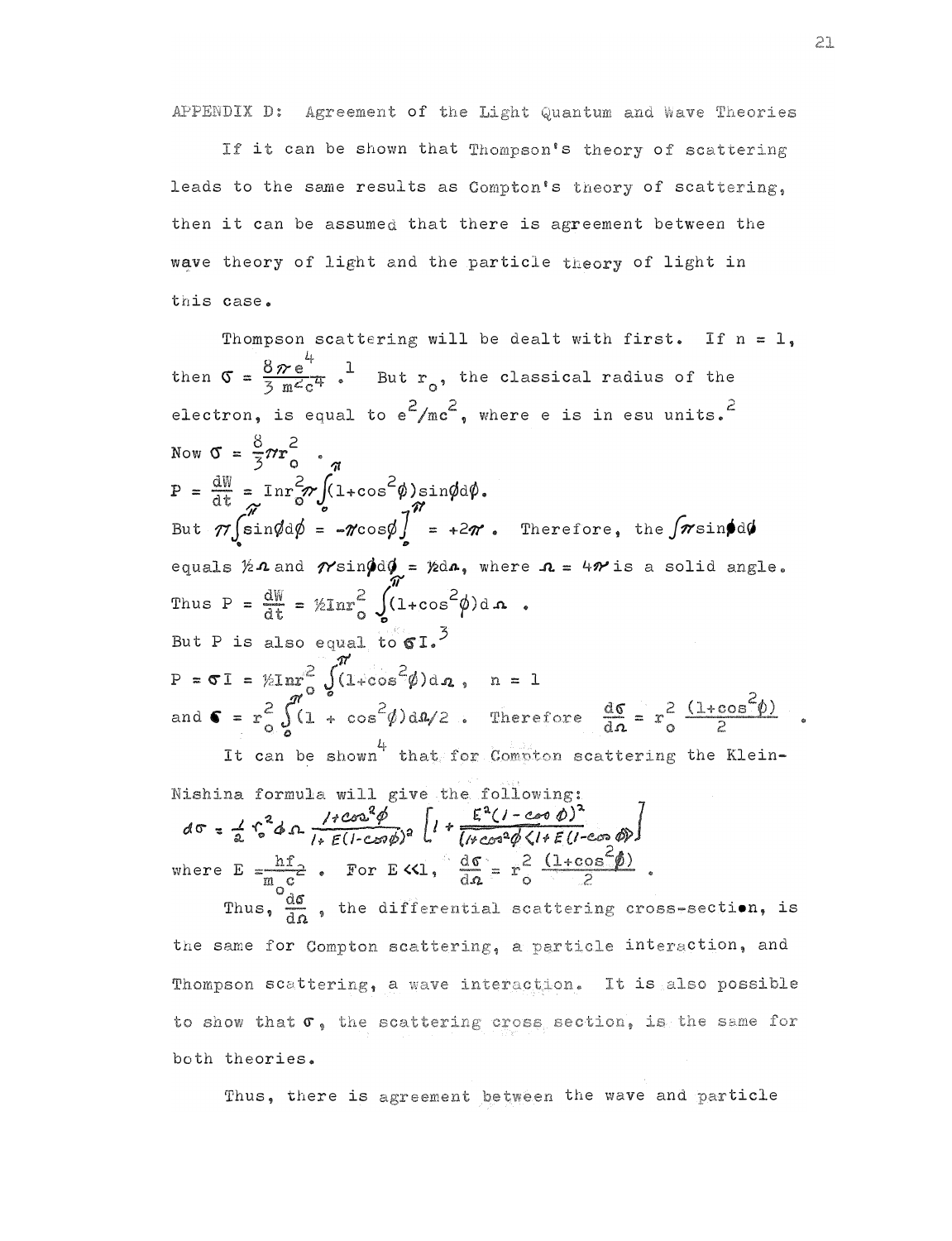theories of light. Therefore we are justified in using either approach.

 $1$ Appendix  $C_0$ 

<sup>2</sup>W.K. Panofsky and M. Phillips, Classical Elec tricity and Magnetism (Addison-Wesley Publishing Company, Inc., Reading, Massachusetts, 1955), Chapter 21, p. 325.

 $\mathcal{I}_{\text{Appendix C}}$  .

4L.C. Yuan and C.S. Wu, Nuclear Physics (Academic Press, New York, 1961), Vol. 5, part A, Chapter 1.1, p. 81.